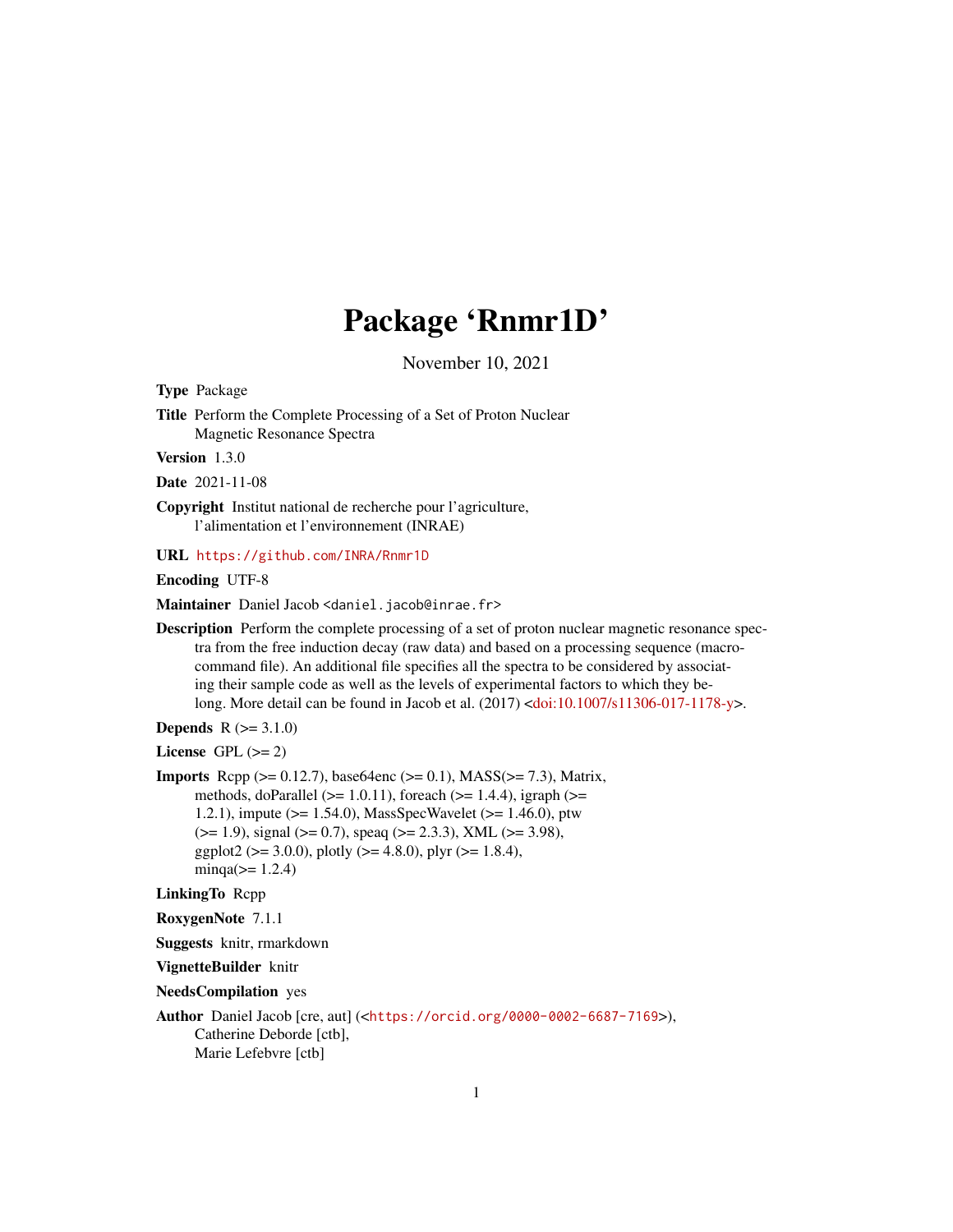<span id="page-1-0"></span>Repository CRAN

Date/Publication 2021-11-10 08:00:11 UTC

## R topics documented:

| Index |             | 24             |
|-------|-------------|----------------|
|       |             | 22             |
|       |             | 21             |
|       |             | 21             |
|       |             | 20             |
|       |             | 20             |
|       |             | 19             |
|       |             | 18             |
|       |             | 17             |
|       |             | <b>16</b>      |
|       |             | 16             |
|       |             | 15             |
|       |             | 14             |
|       |             | 13             |
|       |             | 13             |
|       |             | 12             |
|       |             | 12             |
|       |             | <b>11</b>      |
|       |             | 11             |
|       | getClusters | 9              |
|       |             | 8              |
|       |             | 6<br>7         |
|       |             | 5              |
|       |             | $\overline{4}$ |
|       |             | 3              |
|       |             | $\overline{2}$ |
|       |             |                |

checkMacroCmdFile *checkMacroCmdFile*

#### Description

checkMacroCmdFile Check if the macro-commands included in the input file (commandfile) are compliant with the allowed commands.

#### Usage

```
checkMacroCmdFile(commandfile)
```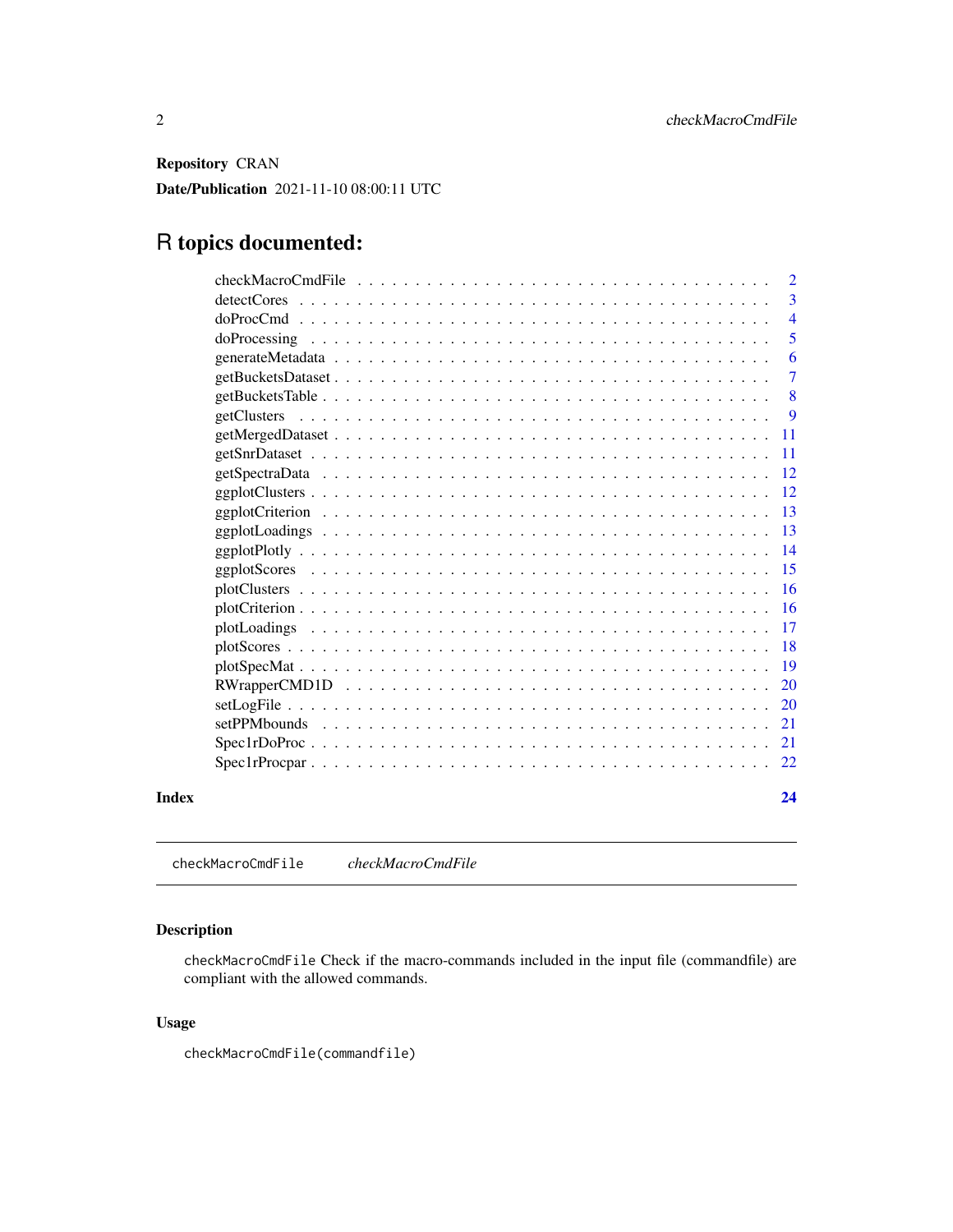#### <span id="page-2-0"></span>detectCores 3

#### Arguments

```
commandfile The macro-commands file - the allowed commands are : 'align', 'warp', 'clupa',
                   'gbaseline', 'baseline', 'qnmrbline', 'airpls', 'binning', 'calibration', 'normali-
                   sation', 'denoising', 'bucket', 'zero'.
```
#### Value

return 1 if the macro-commands included in the input file are compliant, 0 if not.

#### See Also

the NMRProcFlow online documentation <https://nmrprocflow.org/> and especially the Macrocommand Reference Guide (<https://nmrprocflow.org/themes/pdf/Macrocommand.pdf>)

#### Examples

```
data_dir <- system.file("extra", package = "Rnmr1D")
CMDFILE <- file.path(data_dir, "NP_macro_cmd.txt")
ret <- checkMacroCmdFile(CMDFILE)
```
detectCores *detectCores*

#### Description

detectCores is simply a shortcut for parallel::detectCores().

#### Usage

```
detectCores(...)
```
#### Arguments

... See parallel::detectCores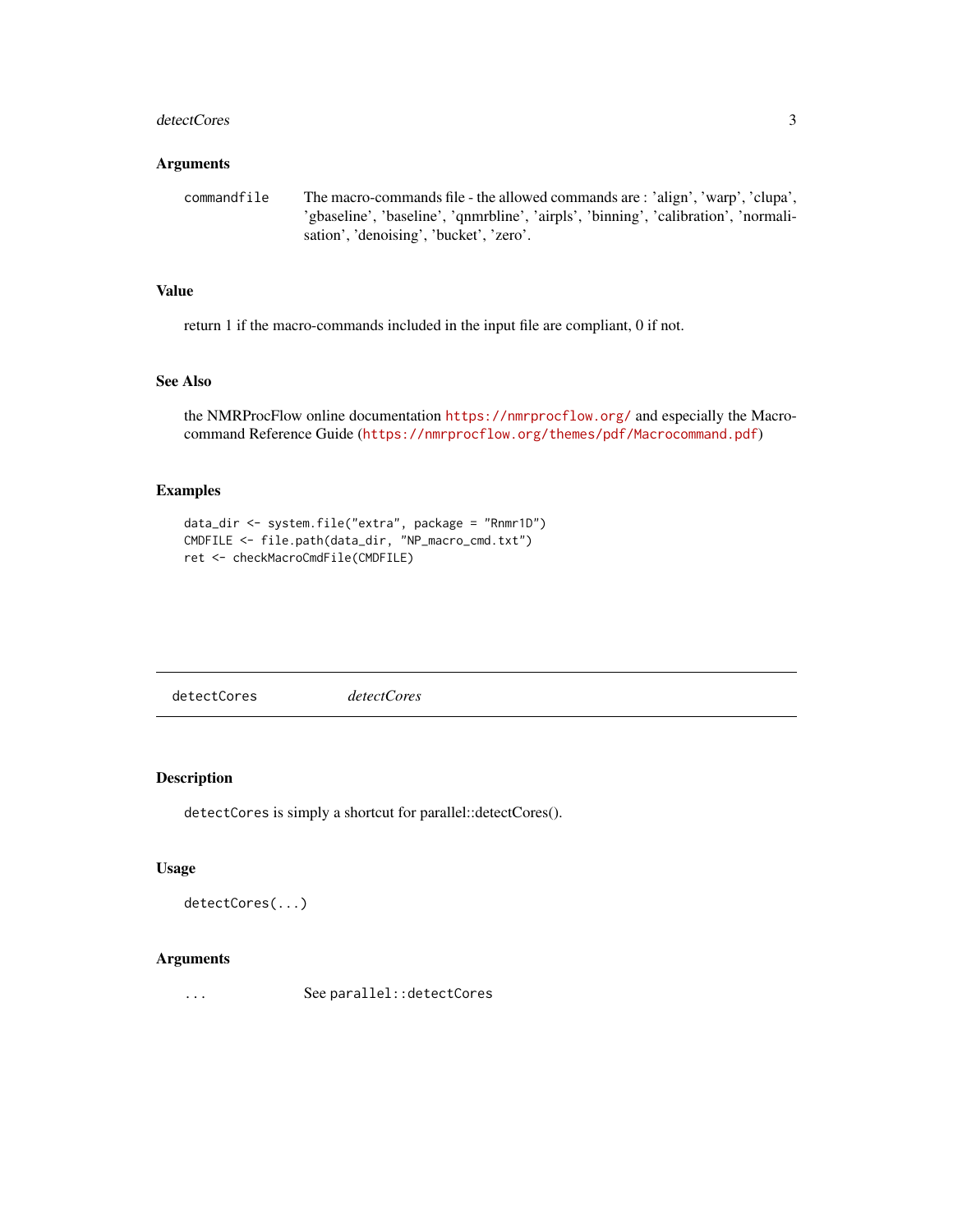<span id="page-3-0"></span>doProcCmd *doProcCmd*

#### Description

doProcCmd it process the Macro-commands string array specified at input.

#### Usage

doProcCmd(specObj, cmdstr, ncpu = 1, debug = FALSE)

#### Arguments

| specObi | a complex list return by doProcessing function. See the manual page of the<br>doProcessing function for more details on its structure.                                        |  |
|---------|-------------------------------------------------------------------------------------------------------------------------------------------------------------------------------|--|
| cmdstr  | the Macro-commands string array; See the Macro-command Reference Guide<br>(https://nmrprocflow.org/themes/pdf/Macrocommand.pdf) to have more<br>details about macro-commands. |  |
| ncpu    | The number of cores [default: 1]                                                                                                                                              |  |
| debug   | a boolean to specify if we want the function to be more verbose.                                                                                                              |  |

#### Value

specMat : a 'specMat' object - See the manual page of the [doProcessing](#page-4-1) function for more details on its structure

#### Examples

```
data_dir <- system.file("extra", package = "Rnmr1D")
   CMDFILE <- file.path(data_dir, "NP_macro_cmd.txt")
   SAMPLEFILE <- file.path(data_dir, "Samples.txt")
   out <- Rnmr1D::doProcessing(data_dir, cmdfile=CMDFILE,
                                samplefile=SAMPLEFILE, ncpu=2)
# Apply an intelligent bucketing (AIBIN)
    specMat.new <- Rnmr1D::doProcCmd(out,
             c("bucket aibin 10.2 10.5 0.3 3 0",
                 "9.5 4.9",
                 "4.8 0.5",
                 "EOL"
             ),ncpu=2, debug=TRUE)
    out$specMat <- specMat.new
```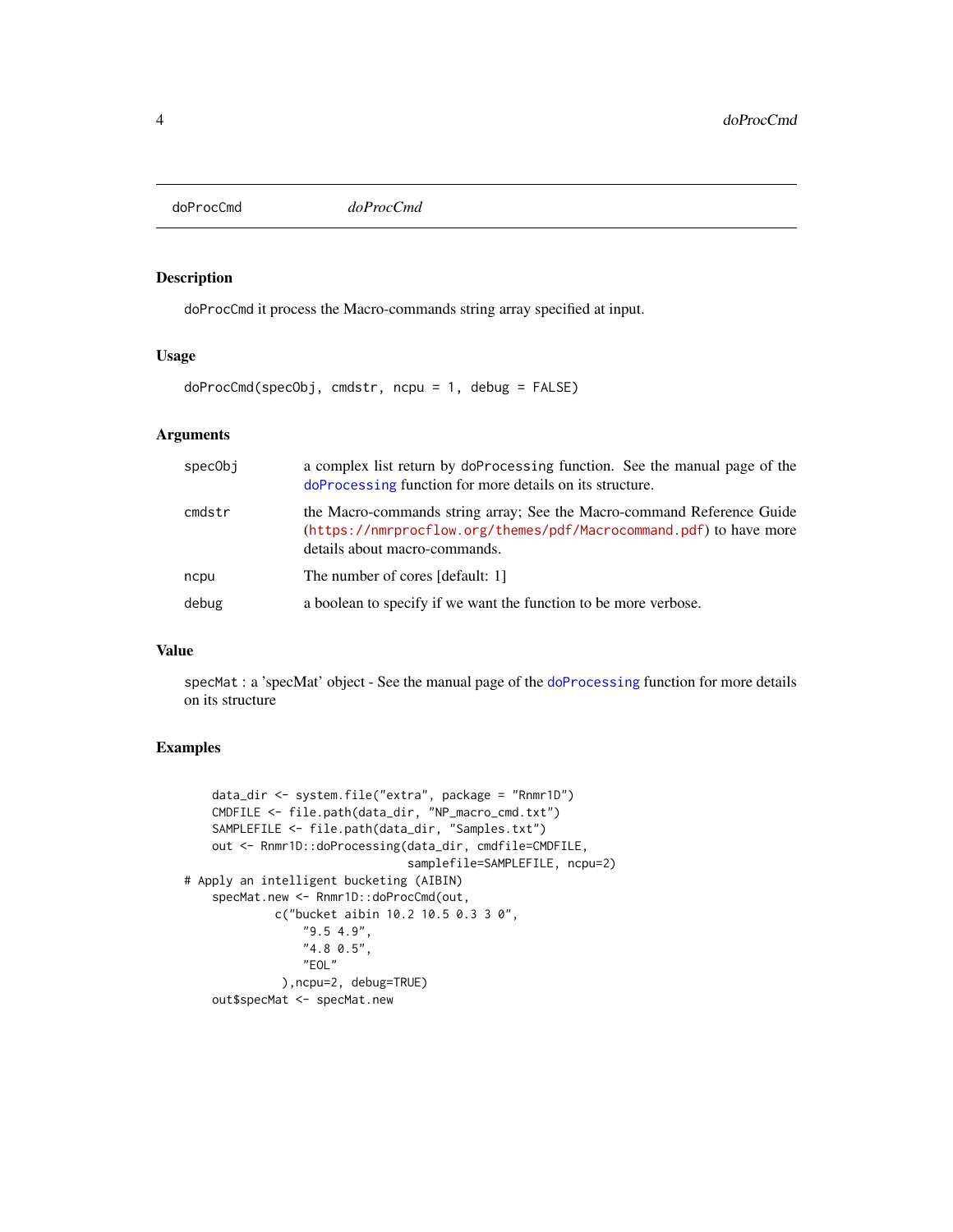<span id="page-4-1"></span><span id="page-4-0"></span>

#### **Description**

doProcessing is the main function of this package. Indeed, this function performs the complete processing of a set of 1D NMR spectra from the FID (raw data) and based on a processing sequence (macro-command file). An additional file specifies all the spectra to be considered by associating their sample code as well as the levels of experimental factors to which they belong. In this way it is possible to select only a subset of spectra instead of the whole set.

#### Usage

```
doProcessing(path, cmdfile, samplefile = NULL, bucketfile = NULL, ncpu = 1)
```
#### Arguments

| path       | The full path of either the raw spectra directory on the disk              |
|------------|----------------------------------------------------------------------------|
| cmdfile    | The full path name of the Macro-commands file for processing (text format) |
| samplefile | The full path name of the Sample file (tabular format)                     |
| bucketfile | The full path name of the file of bucket's zones (tabular format)          |
| ncpu       | The number of cores [default: 1]                                           |

#### Value

doProcessing returns a list containing the following components:

- samples : the samples matrix with the correspondence of the raw spectra, as well as the levels of the experimental factors if specified in the input.
- factors : the factors matrix with the corresponding factor names. At minimum, the list contains the Samplecode label corresponding to the samples without their group level.
- rawids : list of the full directories of the raw spectra (i.e. where the FID files are accessible)
- infos : list of the acquisition and processing parameters for each (raw) spectra.
- specMat : objects list regarding the spectra data.
	- int : the matrix of the spectra data (nspec rows X size columns)
	- nspec : the number of spectra
	- size : the size (i.e number of points) of each spectra
	- ppm\_min, ppm\_max : the minimum and the maximum ppm values of spectra
	- ppm : the vector of the ppm values (size values)
	- dppm : the ppm increment between each point
	- buckets\_zones : the matrix of the buckets zones including two columns (min and max)
	- namesASintMax : boolean If TRUE, generate all output matrix with bucket names based on ppm values of the maximum of the average intensity of all spectra within the ppm range of each bucket. If FALSE (default), then bucket names will be based on the ppm range center of each bucket.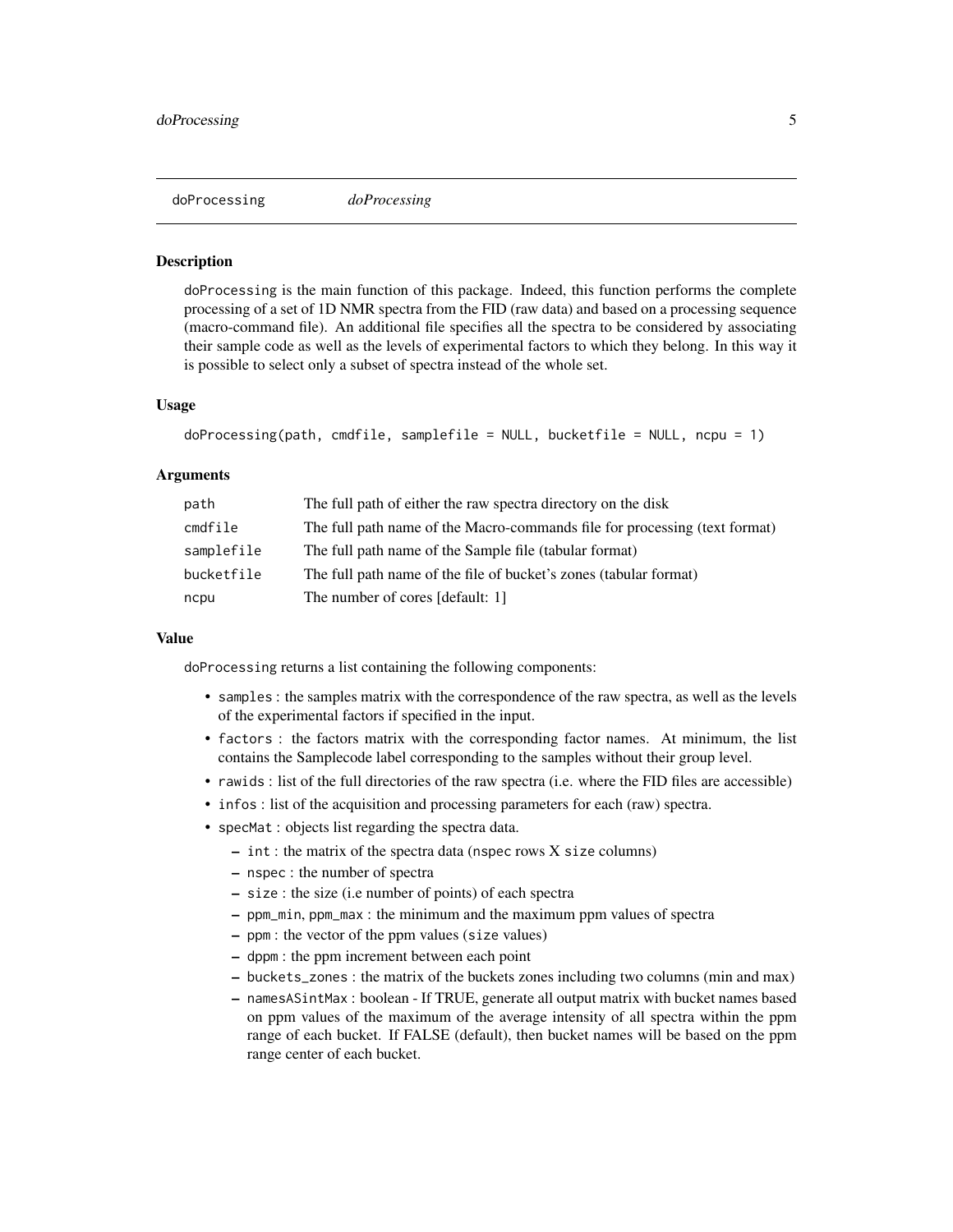#### <span id="page-5-0"></span>See Also

the NMRProcFlow online documentation <https://nmrprocflow.org/> and especially the Macrocommand Reference Guide (<https://nmrprocflow.org/themes/pdf/Macrocommand.pdf>)

#### Examples

```
data_dir <- system.file("extra", package = "Rnmr1D")
cmdfile <- file.path(data_dir, "NP_macro_cmd.txt")
samplefile <- file.path(data_dir, "Samples.txt")
out <- Rnmr1D::doProcessing(data_dir, cmdfile=cmdfile,
                            samplefile=samplefile, ncpu=2)
```
generateMetadata *generateMetadata*

#### Description

generateMetadata Generate the metadata from the list of raw spectra namely the samples, the experimental factors and the list of selected raw spectra. Depending on whether the sample matrix is supplied as input or not,

#### Usage

```
generateMetadata(RAWDIR, procParams, samples = NULL)
```
#### Arguments

| RAWDIR     | The full path of either the raw spectra directory on the disk                                                                                                  |
|------------|----------------------------------------------------------------------------------------------------------------------------------------------------------------|
| procParams | the list of processing parameters. First initialize this list with the Spec1r. Procpar. default<br>list, then modify parameters depending of your spectra set. |
| samples    | the samples matrix with the correspondence of the raw spectra                                                                                                  |

#### Value

generateMetadata returns a list containing the following components:

- samples : the samples matrix with the correspondence of the raw spectra, as well as the levels of the experimental factors if specified in the input.
- factors : the factors matrix with the corresponding factor names. At minimum, the list contains the Samplecode label corresponding to the samples without their group level.
- rawids : list of the full directories of the raw spectra (i.e. where the FID files are accessible)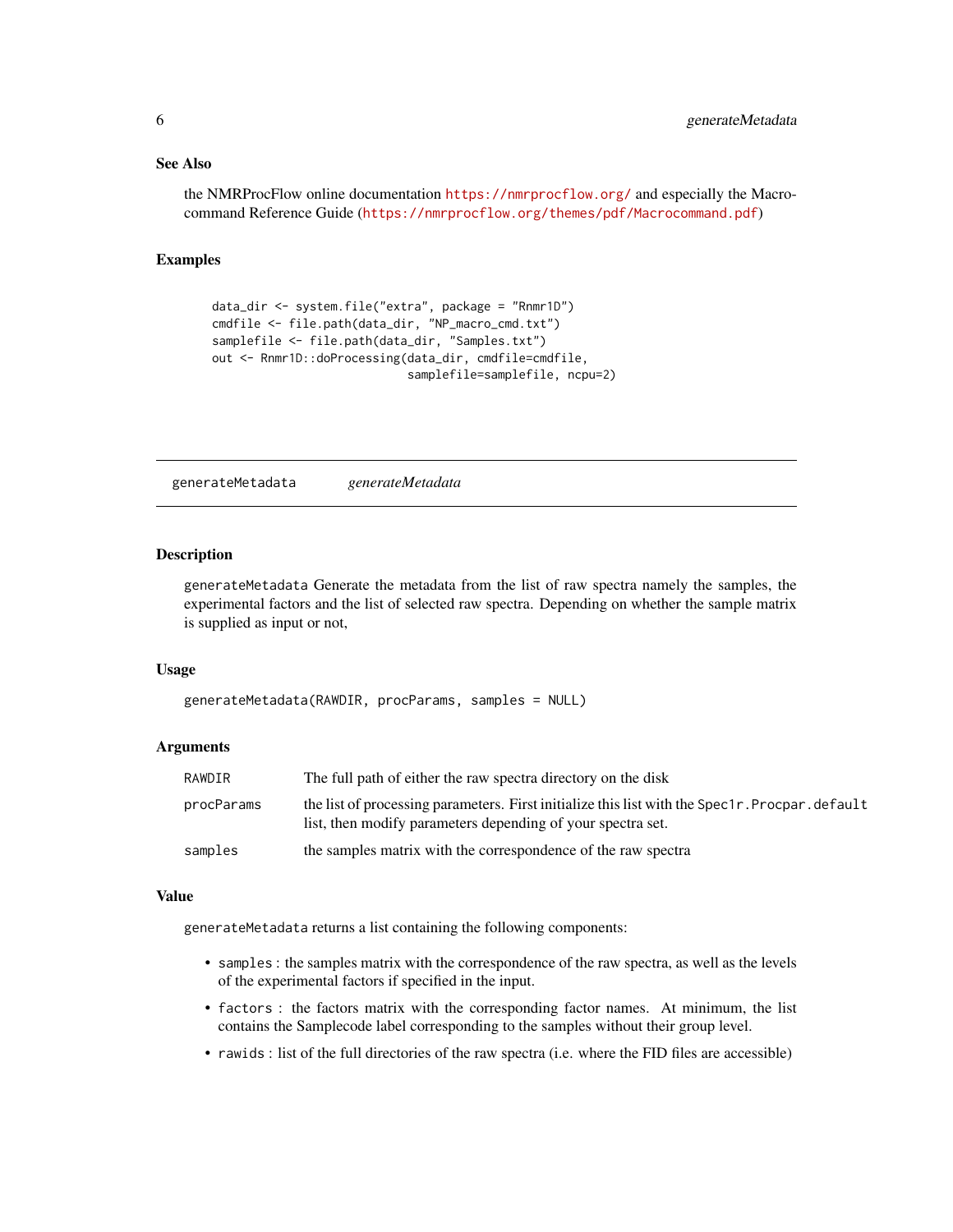#### <span id="page-6-0"></span>getBucketsDataset 7

#### Examples

```
data_dir <- system.file("extra", package = "Rnmr1D")
samplefile <- file.path(data_dir, "Samples.txt")
samples <- read.table(samplefile, sep="\t", header=TRUE,stringsAsFactors=FALSE)
metadata <- generateMetadata(data_dir, procParams=Spec1rProcpar, samples)
```
getBucketsDataset *getBucketsDataset*

#### **Description**

Generates the matrix including the integrations of the areas defined by the buckets (columns) on each spectrum (rows)

#### Usage

```
getBucketsDataset(specObj, norm_meth = "none", zoneref = NA)
```
#### Arguments

| specObi   | a complex list return by doProcessing function. See the manual page of the<br>doProcessing function for more details on its structure. |  |
|-----------|----------------------------------------------------------------------------------------------------------------------------------------|--|
| norm_meth | Normalization method. The possible values are : 'none', 'CSN' or 'PDN'. See<br>below.                                                  |  |
| zoneref   | Specify the ppm zone of the internal reference (i.e. ERETIC) if applicable.<br>default is NA.                                          |  |

#### Details

Before bucket data export in order to make all spectra comparable with each other, the variations of the overall concentrations of samples have to be taken into account. We propose two normalization methods. In NMR metabolomics, the total intensity normalization (called the Constant Sum Normalization) is often used so that all spectra correspond to the same overall concentration. It simply consists in normalizing the total intensity of each individual spectrum to a same value. An other method called Probabilistic Quotient Normalization (Dieterle et al. 2006) assumes that biologically interesting concentration changes influence only parts of the NMR spectrum, while dilution effects will affect all metabolites signals. Probabilistic Quotient Normalization (PQN) starts by the calculation of a reference spectrum based on the median spectrum. Next, for each variable of interest the quotient of a given test spectrum and reference spectrum is calculated and the median of all quotients is estimated. Finally, all variables of the test spectrum are divided by the median quotient. An internal reference can be used to normalize the data. For example, an electronic reference (ERETIC, see Akoka et al. 1999, or ERETIC2 generated with TopSpin software) can be used for this purpose. The integral value of each bucket will be divided by the integral value of the ppm range given as reference.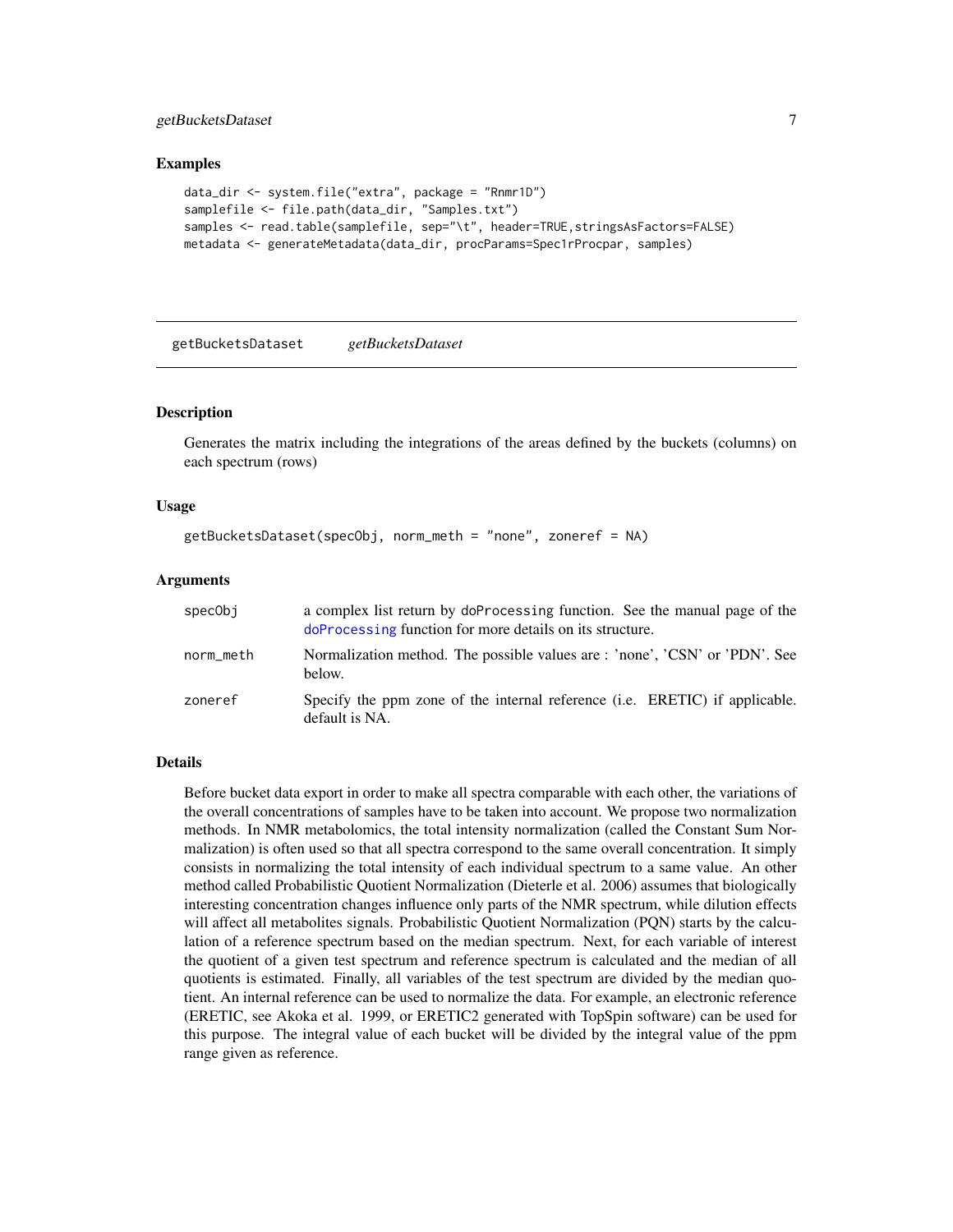#### <span id="page-7-0"></span>Value

the data matrix

#### References

Akoka S1, Barantin L, Trierweiler M. (1999) Concentration Measurement by Proton NMR Using the ERETIC Method, Anal. Chem 71(13):2554-7. doi: 10.1021/ac981422i.

Dieterle F., Ross A., Schlotterbeck G. and Senn H. (2006). Probabilistic Quotient Normalization as Robust Method to Account for Dilution of Complex Biological Mixtures. Application in 1H NMR Metabonomics. Analytical Chemistry, 78:4281-4290.doi: 10.1021/ac051632c

#### Examples

```
data_dir <- system.file("extra", package = "Rnmr1D")
cmdfile <- file.path(data_dir, "NP_macro_cmd.txt")
samplefile <- file.path(data_dir, "Samples.txt")
out <- Rnmr1D::doProcessing(data_dir, cmdfile=cmdfile,
                              samplefile=samplefile, ncpu=2)
outMat <- getBucketsDataset(out, norm_meth='CSN')
```
getBucketsTable *getBucketsTable*

#### Description

Generates the buckets table

#### Usage

```
getBucketsTable(specObj)
```
#### Arguments

specObj a complex list return by doProcessing function. See the manual page of the [doProcessing](#page-4-1) function for more details on its structure.

#### Value

the buckets table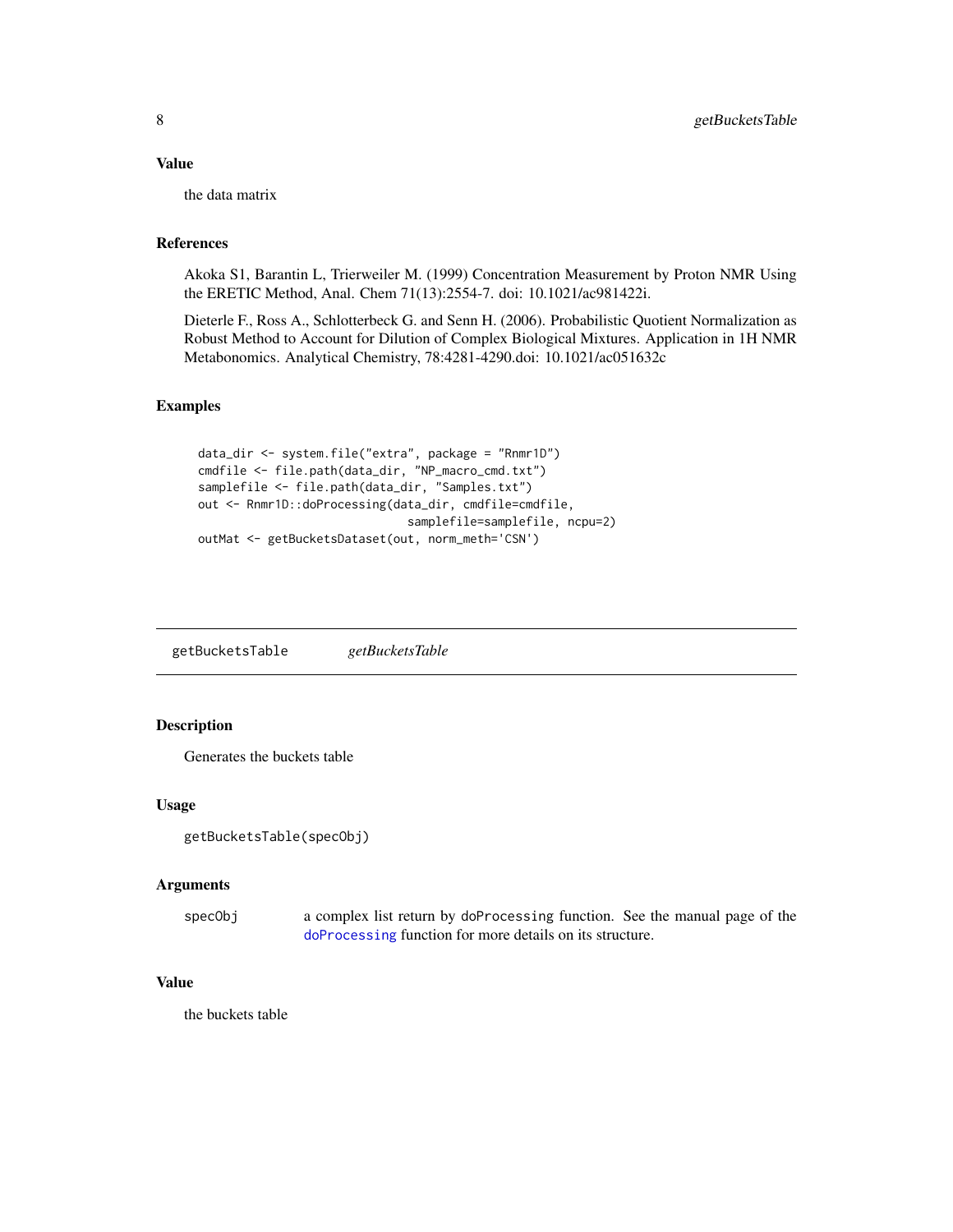<span id="page-8-0"></span>getClusters *getClusters*

#### **Description**

From the data matrix generated from the integration of all bucket zones (columns) for each spectrum (rows), we can take advantage of the concentration variability of each compound in a series of samples by performing a clustering based on significant correlations that link these buckets together into clusters. Bucket Clustering based on either a lower threshold applied on correlations or a cutting value applied on a hierarchical tree of the variables (buckets) generated by an Hierarchical Clustering Analysis (HCA).

#### Usage

```
getClusters(data, method = "hca", ...)
```
#### Arguments

| data                    | the matrix including the integrations of the areas defined by the buckets (columns)<br>on each spectrum (rows)        |  |
|-------------------------|-----------------------------------------------------------------------------------------------------------------------|--|
| method                  | Clustering method of the buckets. Either 'corr' for 'correlation' or 'hea' for<br>'hierarchical clustering analysis'. |  |
| $\cdot$ $\cdot$ $\cdot$ | Depending on the chosen method:                                                                                       |  |
|                         | • corr : cval, $dC$ , nepu                                                                                            |  |
|                         | • hca : vcutusr                                                                                                       |  |

#### Details

At the bucketing step (see above), we have chosen the intelligent bucketing, it means that each bucket exact matches with one resonance peak. Thanks to this, the buckets now have a strong chemical meaning, since the resonance peaks are the fingerprints of chemical compounds. However, to assign a chemical compound, several resonance peaks are generally required in 1D 1 H-NMR metabolic profiling. To generate relevant clusters (i.e. clusters possibly matching to chemical compounds), two approaches have been implemented:

- Bucket Clustering based on a lower threshold applied on correlations
	- In this approach an appropriate correlation threshold is applied on the correlation matrix before its cluster decomposition. Moreover, an improvement can be done by searching for a trade-off on a tolerance interval of the correlation threshold : from a fixed threshold of the correlation (cval), the clustering is calculated for the three values (cval-dC, cval, cval+dC), where dC is the tolerance interval of the correlation threshold. From these three sets of clusters, we establish a merger according to the following rules: 1) if a large cluster is broken, we keep the two resulting clusters. 2) If a small cluster disappears, the initial cluster is conserved. Generally, an interval of the correlation threshold included between 0.002 and 0.01 gives good trade-off.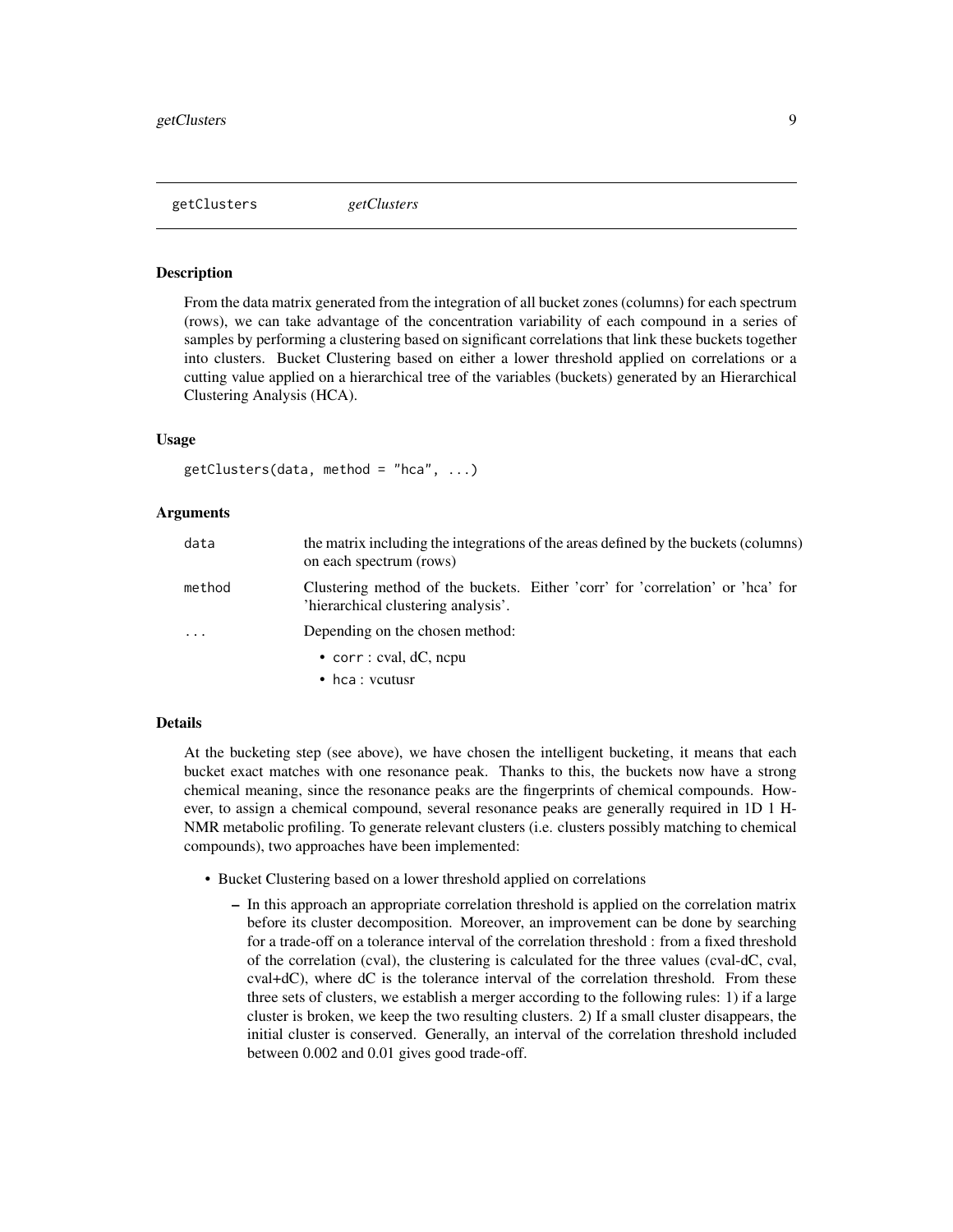- <span id="page-9-0"></span>• Bucket Clustering based on a hierarchical tree of the variables (buckets) generated by an Hierarchical Clustering Analysis (HCA)
	- In this approach a Hierachical Classification Analysis (HCA, [hclust](#page-0-0)) is applied on the data after calculating a matrix distance ("euclidian" by default). Then, a cut is applied on the tree ([cutree](#page-0-0)) resulting from [hclust](#page-0-0), into several groups by specifying the cut height(s). For finding best cut value, the cut height is chosen i) by testing several values equally spaced in a given range of the cut height, then, 2) by keeping the one that gives the more cluster and by including most bucket variables. Otherwise, a cut value has to be specified by the user (vcutusr)

#### Value

getClusters returns a list containing the following components:

- vstats Statistics that served to find the best value of the criterion (matrix)
- clusters List of the ppm value corresponding to each cluster. the length of the list equal to number of clusters
- clustertab the associations matrix that gives for each cluster (column 2) the corresponding buckets (column 1)
- params List of parameters related to the chosen method for which the clustering was performed.
- vcrit Value of the (best/user) criterion, i.e correlation threshold for 'corr' method or the cut value for the 'hca' method.
- indxopt Index value within the vstats matrix corresponding to the criterion value (vcrit)

#### References

Jacob D., Deborde C. and Moing A. (2013) An efficient spectra processing method for metabolite identification from 1H-NMR metabolomics data. Analytical and Bioanalytical Chemistry 405(15) 5049-5061 doi: 10.1007/s00216-013-6852-y

#### Examples

```
data_dir <- system.file("extra", package = "Rnmr1D")
cmdfile <- file.path(data_dir, "NP_macro_cmd.txt")
samplefile <- file.path(data_dir, "Samples.txt")
out <- Rnmr1D::doProcessing(data_dir, cmdfile=cmdfile,
                              samplefile=samplefile, ncpu=2)
outMat <- getBucketsDataset(out, norm_meth='CSN')
clustcorr <- getClusters(outMat, method='corr', cval=0, dC=0.003, ncpu=2)
clusthca <- getClusters(outMat, method='hca', vcutusr=0)
```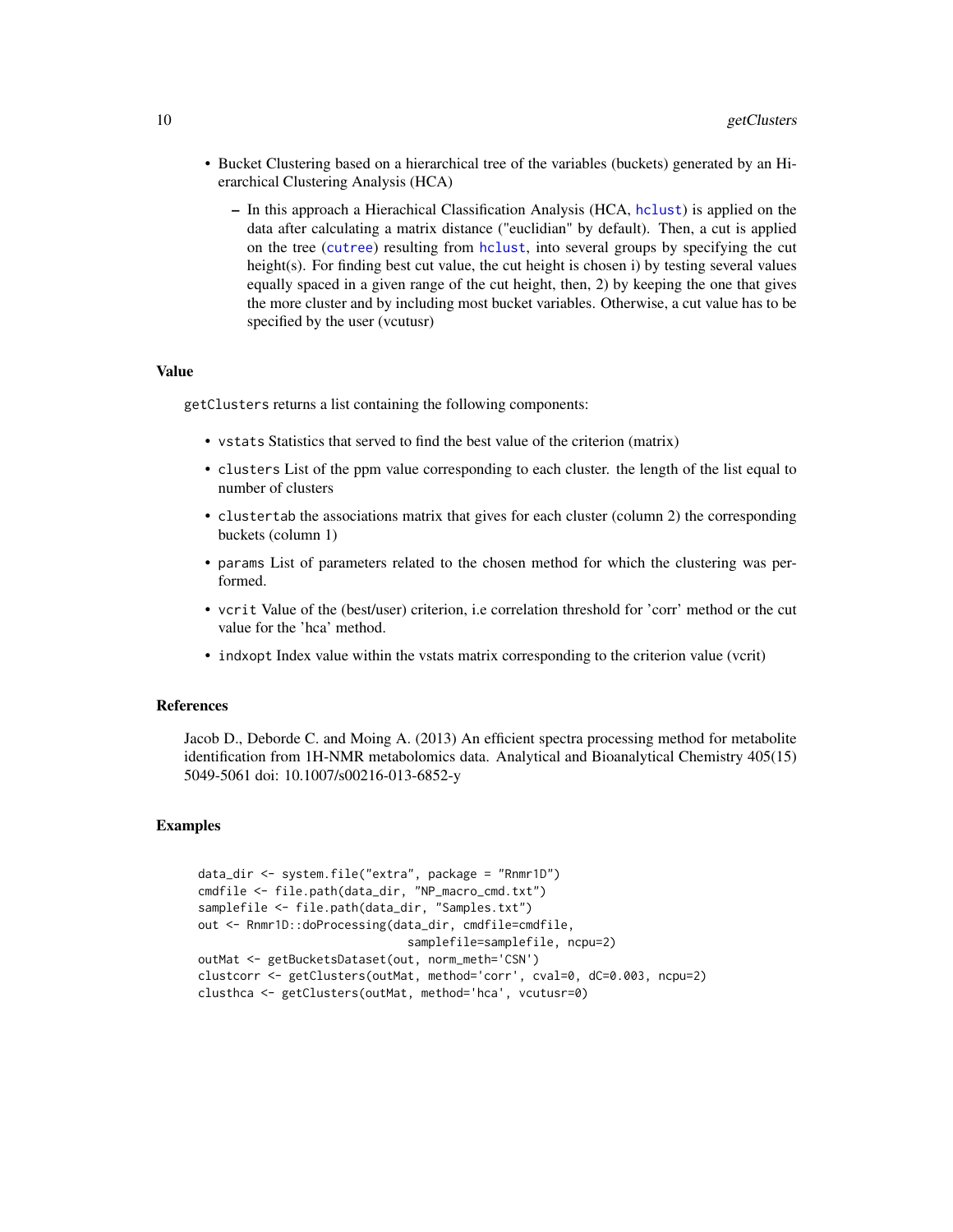<span id="page-10-0"></span>getMergedDataset *getMergedDataset*

#### Description

merged variables for each cluster (based on their average)

#### Usage

```
getMergedDataset(data, clustObj, onlycluster = FALSE)
```
#### Arguments

| data        | the matrix including the integrations of the areas defined by the buckets (columns)<br>on each spectrum (rows)                                                                                  |
|-------------|-------------------------------------------------------------------------------------------------------------------------------------------------------------------------------------------------|
| clustObj    | a list generated by the getClusters function                                                                                                                                                    |
| onlycluster | boolean - specifies if the merged data matrix at output must only contain the<br>merged clusters (TRUE) or if it must also contain the buckets that are not include<br>within a cluster (FALSE) |

getSnrDataset *getSnrDataset*

#### Description

Generates the Signal-Noise-Ratio dataset

#### Usage

```
getSnrDataset(specObj, zone_noise = c(10.2, 10.5), ratio = TRUE)
```
#### Arguments

| specObi    | a complex list return by doProcessing function. See the manual page of the    |
|------------|-------------------------------------------------------------------------------|
|            | doProcessing function for more details on its structure.                      |
| zone noise | Specify a ppm range of noisy zone default is $c(10.2, 10.5)$                  |
| ratio      | boolean; TRUE for output Signal-Noise Ratio, or FALSE to output maximum       |
|            | value of each bucket and in addition, the estimate noise as a separate column |

#### Details

whatever the bucketing approach used, the Signal-to-Noise ratio is a good quality indicator. Thus, it is possible to check buckets based on their Signal-to-Noise ratio.

#### Value

the Signal-Noise-Ratio matrix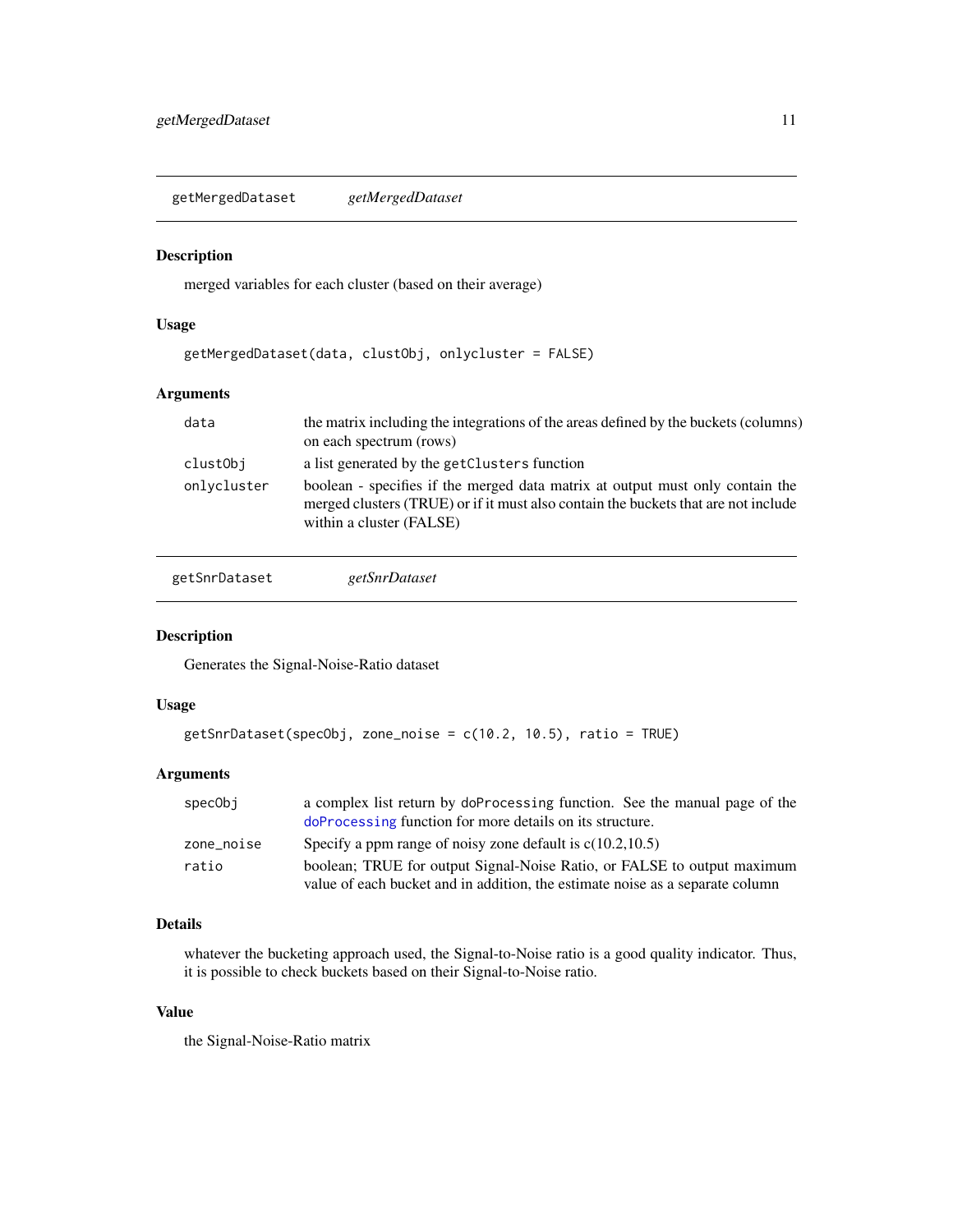<span id="page-11-0"></span>getSpectraData *getSnrDataset*

#### Description

Generates the spectral data matrix. The first column indicates the value of ppm, then the following columns correspond to spectral data, one column per spectrum.

#### Usage

getSpectraData(specObj)

#### Arguments

specObj a complex list return by doProcessing function.

#### Value

the spectral data matrix

ggplotClusters *ggplotClusters*

#### Description

Plots the boxplot of all clusters allowing to have an insight on the clusters distribution. Plot based on ggplot2

#### Usage

```
ggplotClusters(data, clustObj)
```

| data     | the matrix including the integrations of the areas defined by the buckets (columns) |
|----------|-------------------------------------------------------------------------------------|
|          | on each spectrum (rows)                                                             |
| clustObi | a list generated by the getClusters function                                        |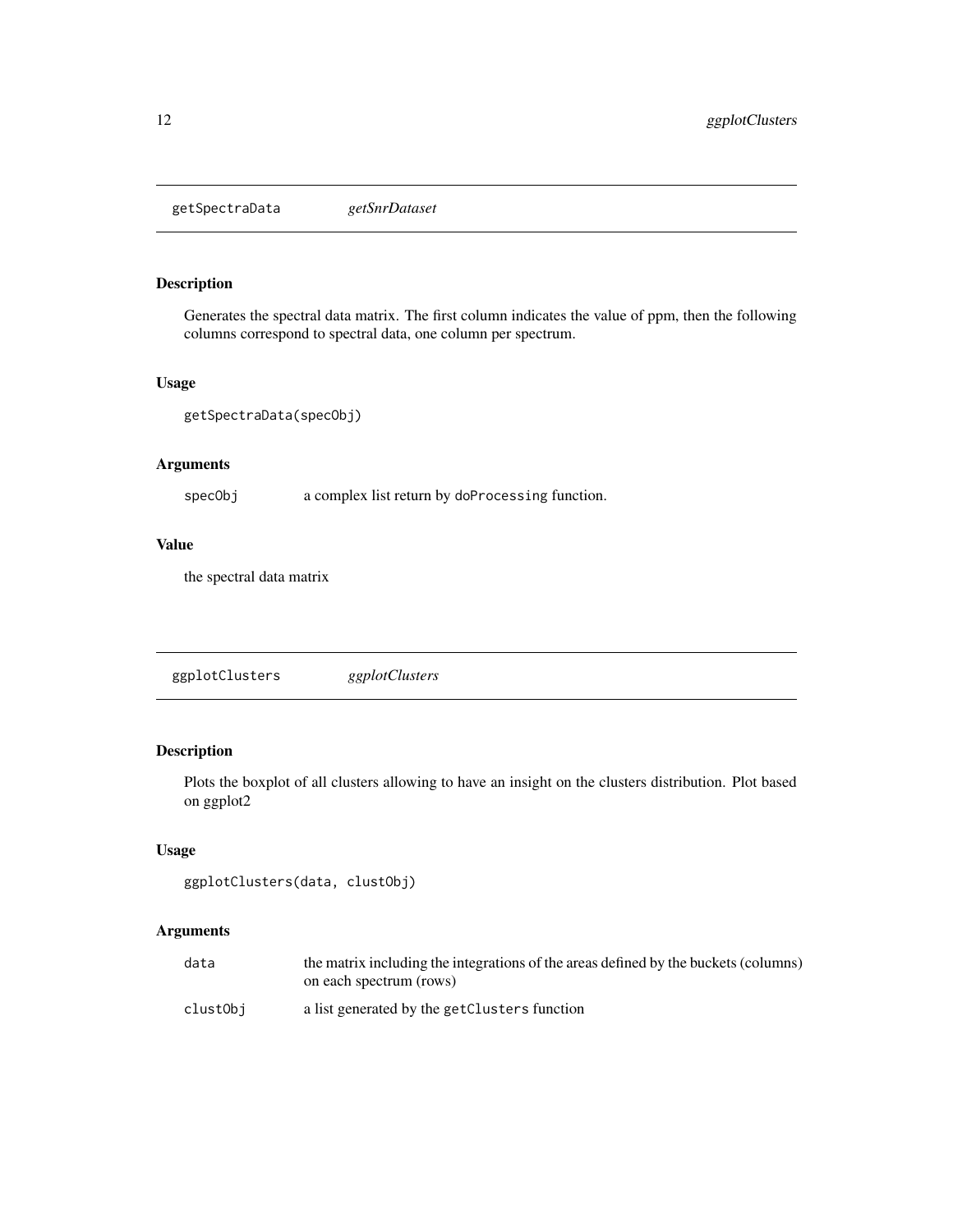#### <span id="page-12-0"></span>Description

Plots the curves that show the number of clusters, the number of clustered buckets and the size of biggest cluster versus the criterion, namely the correlation threshold for the 'corr' method, the cutting value for the 'hca' method.

#### Usage

```
ggplotCriterion(clustObj, reverse = FALSE)
```
#### Arguments

| clustObj | a list generated by the getClusters function |
|----------|----------------------------------------------|
| reverse  | indicates if the x axis need to be reversed  |

| ggplotLoadings | plotLoadings |
|----------------|--------------|
|                |              |

#### Description

Plots the two components defined by pc1, pc2 of the matrix of variable loadings coming from a multivariable analysis, typically a Principal Component Analysis (PCA). It can also plot the ellipses corresponding to each cluster defined by the associations matrix if not null. (in fact it is the main interest of this function).

#### Usage

```
ggplotLoadings(
  data,
  pc1 = 1,
  pc2 = 2,
 EV = NULL,associations = NULL,
  main = "Loadings",
  onlylabels = FALSE,
 highlabels = FALSE,
  gcontour = "ellipse"
)
```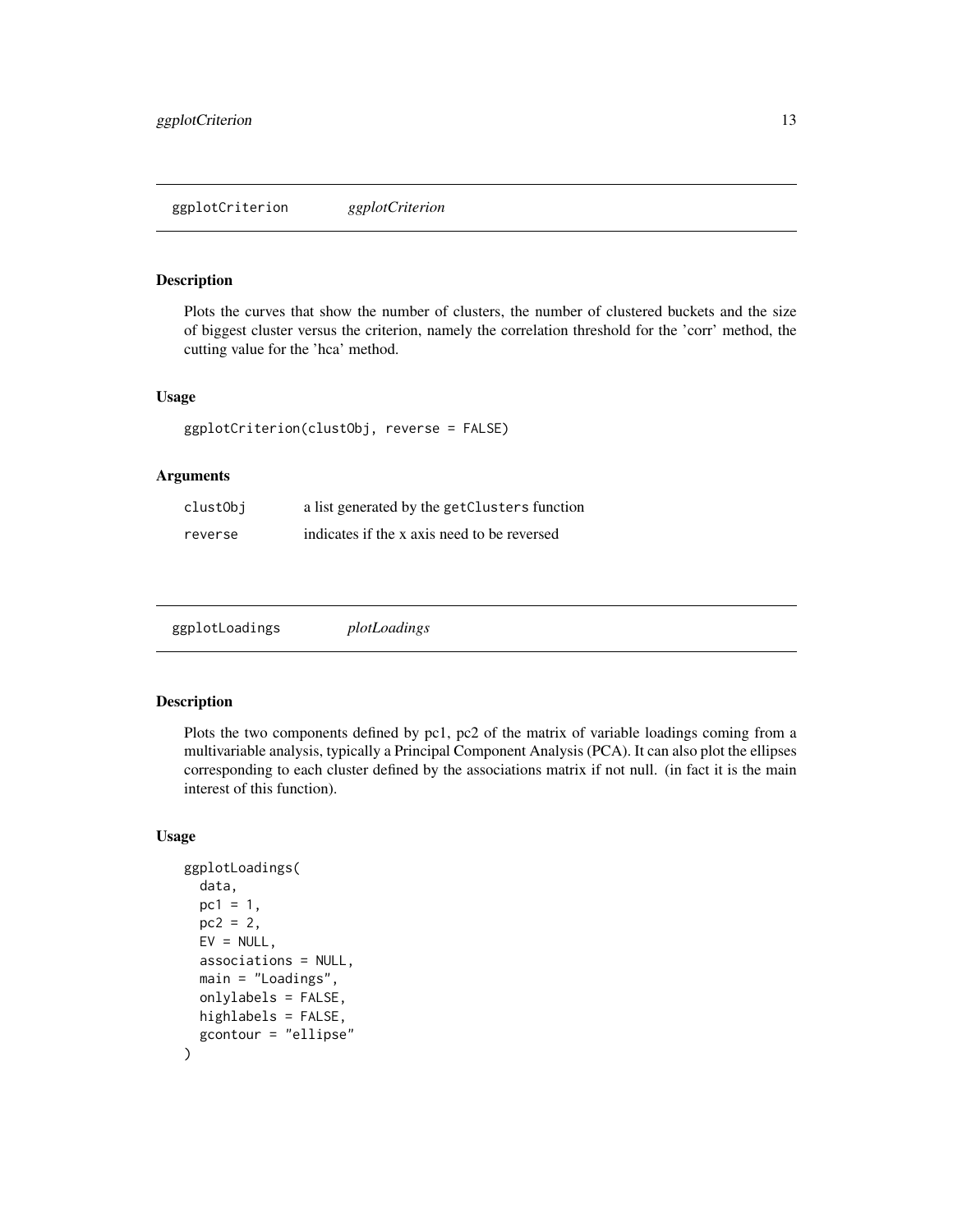#### <span id="page-13-0"></span>Arguments

| data            | the matrix of variable loadings coming from a multivariable analysis, typically<br>a Principal Component Analysis (PCA)                           |
|-----------------|---------------------------------------------------------------------------------------------------------------------------------------------------|
| pc1             | the fist component of the matrix of variable loadings to be plotted.                                                                              |
| pc <sub>2</sub> | the second component of the matrix of variable loadings to be plotted.                                                                            |
| EV              | Eigenvalues vector                                                                                                                                |
| associations    | the associations matrix that gives for each cluster (column 2) the corresponding<br>buckets (column 1). See getClusters                           |
| main            | Change the default plot title on the rigth corner                                                                                                 |
| onlylabels      | if TRUE, put only the association names without drawing the cluster contours.<br>Implies that association matrix is provided.                     |
| highlabels      | if TRUE, put the the association names in blue, and others in grey. Implies that<br>association matrix is provided and fONLYLABELS equal to TRUE. |
| gcontour        | type of contour; possible values are : 'ellipse', 'polygon', 'ellipse2', 'none'                                                                   |
|                 |                                                                                                                                                   |

ggplotPlotly *ggplotPlotly*

### Description

Translate 'ggplot2' graphs to an interactive plotly version

#### Usage

```
ggplotPlotly(g, width = NULL, height = NULL, textposition = "right")
```

| g            | The ggplot2 graph object to be translated into an interactive plotly version                                            |
|--------------|-------------------------------------------------------------------------------------------------------------------------|
| width        | Width of the plot in pixels (optional, defaults to automatic sizing).                                                   |
| height       | Height of the plot in pixels (optional, defaults to automatic sizing)                                                   |
| textposition | Position of the labels on the graphs relative to the points. Possible values are:<br>'right', 'left', 'top' or 'buttom' |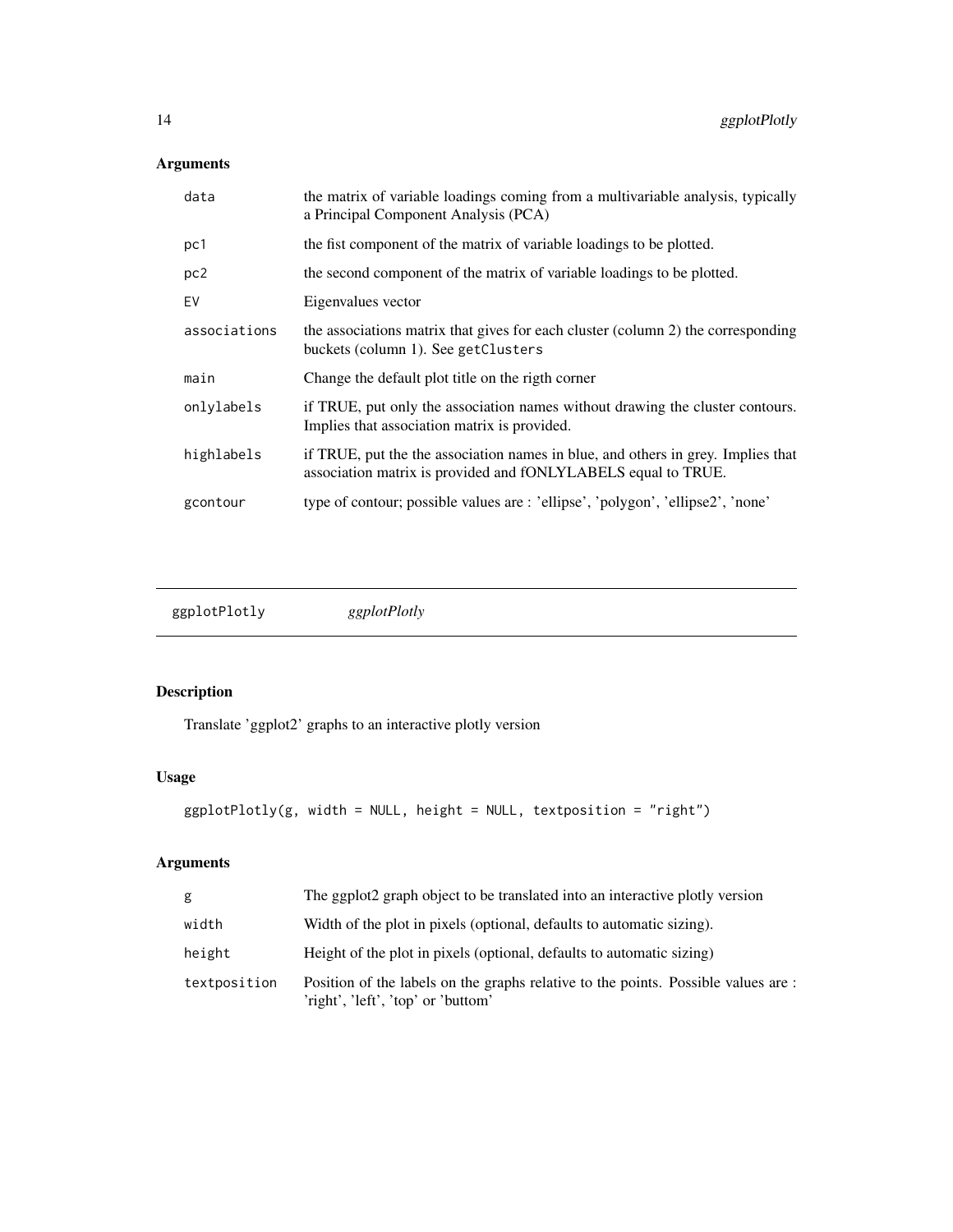<span id="page-14-0"></span>ggplotScores *ggplotScores*

#### Description

Plots the two components defined by pc1, pc2 of the matrix of scores coming from a multivariable analysis, typically a Principal Component Analysis (PCA).

#### Usage

```
ggplotScores(
 data,
 pc1 = 1,
 pc2 = 2,
 groups = NULL,
 EV = NULL,main = "Scores",
 glabels = FALSE,
 psize = 3,gcontour = "ellipse",
 params = list(celling = 0.95)\mathcal{L}
```

| data            | the matrix of scores coming from a multivariable analysis, typically a Principal<br>Component Analysis (PCA) |
|-----------------|--------------------------------------------------------------------------------------------------------------|
| pc1             | the fist component of the matrix of variable loadings to be plotted.                                         |
| pc <sub>2</sub> | the second component of the matrix of variable loadings to be plotted.                                       |
| groups          | the vector defining the factorial groups (same dimension as data rows)                                       |
| EV              | Eigenvalues vector                                                                                           |
| main            | the plot main title                                                                                          |
| glabels         | boolean indicating if labels have to be plotted                                                              |
| psize           | point size                                                                                                   |
| gcontour        | type of contour; possible values are : 'ellipse', 'polygon', 'ellipse2', 'none'                              |
| params          | parameters depending on the contour type                                                                     |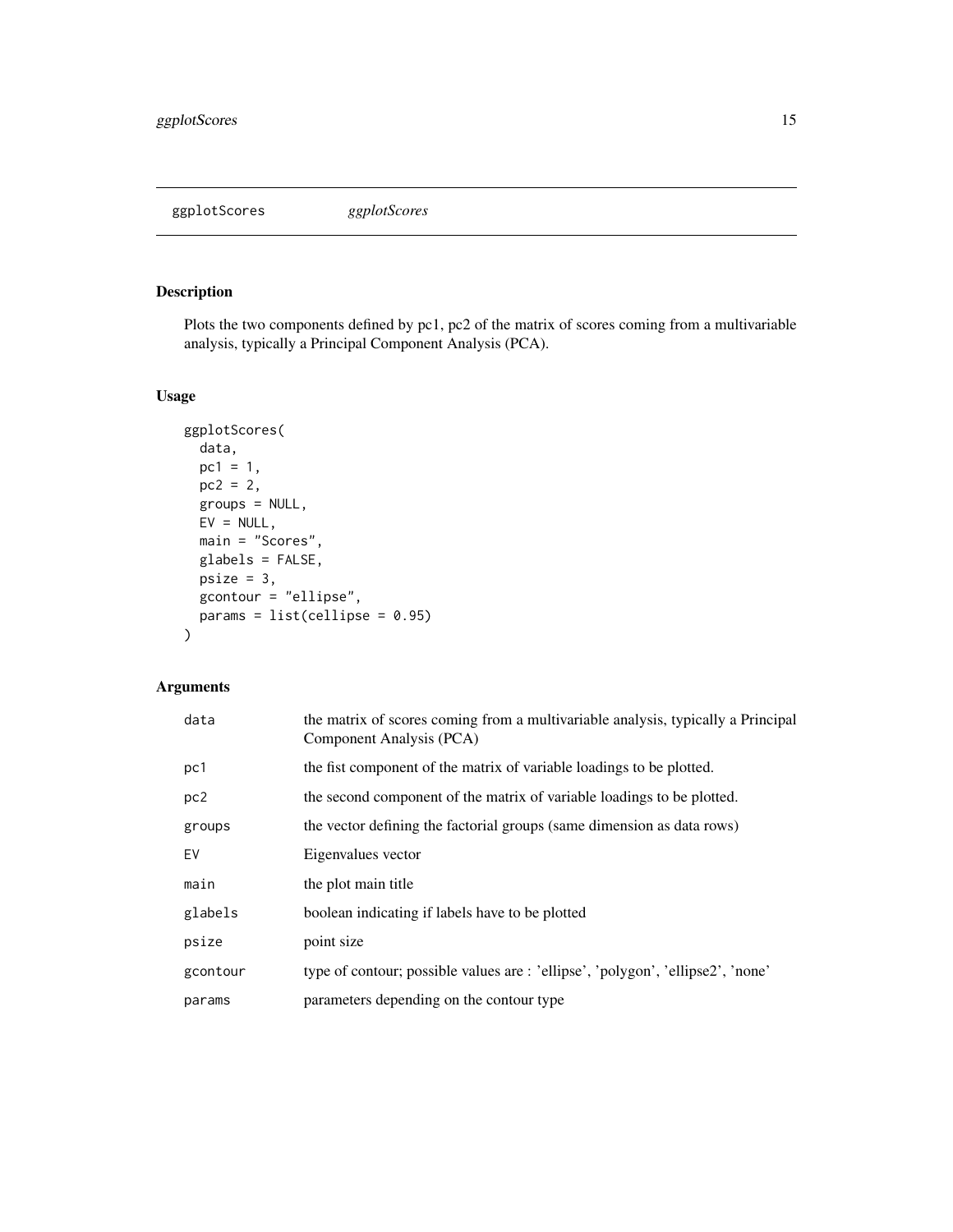<span id="page-15-0"></span>plotClusters *plotClusters*

#### Description

Plots the boxplot of all clusters allowing to have an insight on the clusters distribution

#### Usage

```
plotClusters(
  data,
  clustObj,
 horiz = TRUE,
 main = "Boxplot by clusters (log10 transformed)"
)
```
#### Arguments

| the matrix including the integrations of the areas defined by the buckets (columns) |
|-------------------------------------------------------------------------------------|
|                                                                                     |
| Boolean - Indicates if the plot is horizontal (TRUE) or vertical (FALSE)            |
|                                                                                     |
|                                                                                     |

plotCriterion *plotCriterion*

#### Description

Plots the curves that show the number of clusters, the number of clustered buckets and the size of biggest cluster versus the criterion, namely the correlation threshold for the 'corr' method, the cutting value for the 'hca' method.

#### Usage

```
plotCriterion(clustObj, reverse = FALSE)
```

| clustObj | a list generated by the getClusters function                         |
|----------|----------------------------------------------------------------------|
| reverse  | Boolean - indicates if x-axis must be reversed (TRUE) or nor (FALSE) |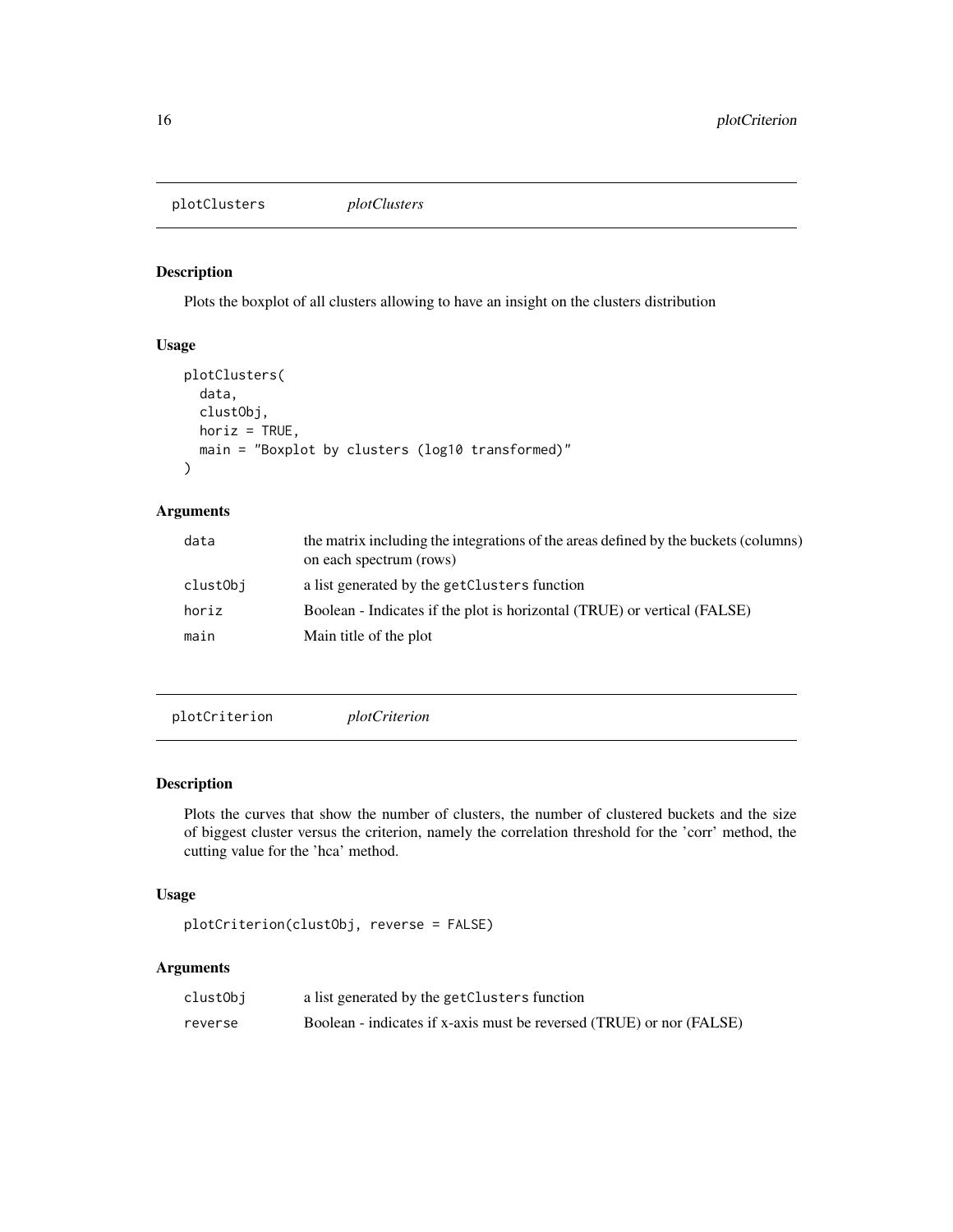<span id="page-16-0"></span>plotLoadings *plotLoadings*

#### Description

Plots the two components defined by pc1, pc2 of the matrix of variable loadings coming from a multivariable analysis, typically a Principal Component Analysis (PCA). It can also plot the ellipses corresponding to each cluster defined by the associations matrix if not null. (in fact it is the main interest of this function).

#### Usage

```
plotLoadings(
 data,
 pc1,
 pc2,
 associations = NULL,
 main = "Loadings",
 xlimu = c(min(data[, pc1]), max(data[, pc1])),
 ylimu = c(min(data[, pc2]), max(data[, pc2])),
 cexlabel = 1,pch = 20,
 ellipse = TRUE,
 level = 0.8)
```

| data            | the matrix of variable loadings coming from a multivariable analysis, typically<br>a Principal Component Analysis (PCA) |
|-----------------|-------------------------------------------------------------------------------------------------------------------------|
| pc1             | the fist component of the matrix of variable loadings to be plotted.                                                    |
| pc <sub>2</sub> | the second component of the matrix of variable loadings to be plotted.                                                  |
| associations    | the associations matrix that gives for each cluster (column 2) the corresponding<br>buckets (column 1)                  |
| main            | Change the default plot title on the rigth corner                                                                       |
| xlimu           | gives the limit to be plotted of the first component                                                                    |
| ylimu           | gives the limit to be plotted of the second component                                                                   |
| cexlabel        | number indicating the amount by which plotting text and symbols should be<br>scaled relative to the default.            |
| pch             | <b>Plotting Symbols</b>                                                                                                 |
| ellipse         | boolean - specifies if ellipses are plot or not for each cluster                                                        |
| level           | confidence level for plotting the ellipses                                                                              |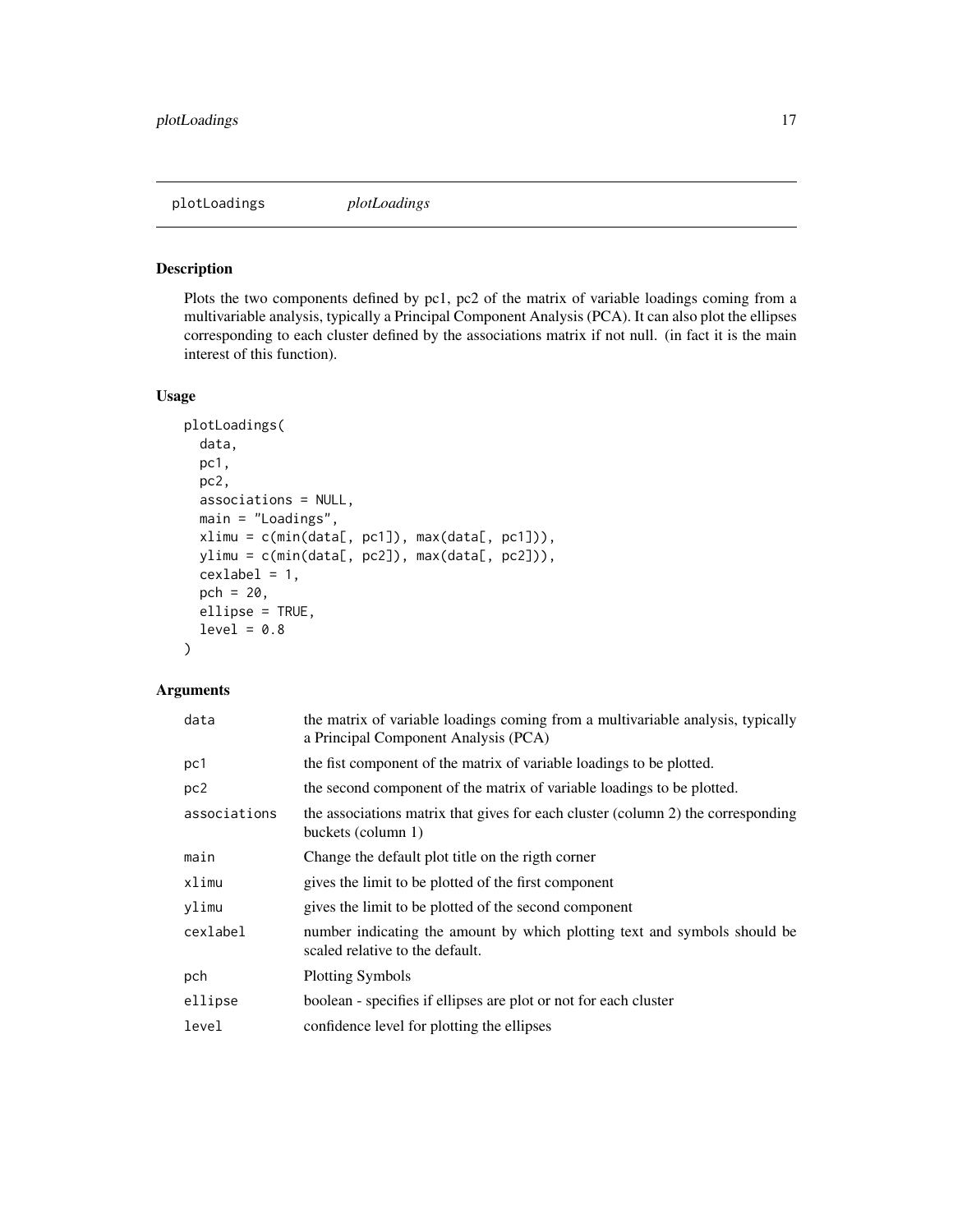<span id="page-17-0"></span>plotScores *plotScores*

#### Description

Plots the two components defined by pc1, pc2 of the matrix of scores coming from a multivariable analysis, typically a Principal Component Analysis (PCA).

#### Usage

```
plotScores(
 data,
 pc1,
 pc2,
  samples,
 factor = NULL,
 cexlabel = 1.2,level = 0.95,xlim = NULL,
 ylim = NULL,
 col = NULL)
```

| data            | the matrix of scores coming from a multivariable analysis, typically a Principal<br>Component Analysis (PCA)                                                                                   |
|-----------------|------------------------------------------------------------------------------------------------------------------------------------------------------------------------------------------------|
| pc1             | the fist component of the matrix of variable loadings to be plotted.                                                                                                                           |
| pc <sub>2</sub> | the second component of the matrix of variable loadings to be plotted, as well as<br>the levels of the experimental factors if specified in the input. See doProcessing<br>or generateMetadata |
| samples         | the samples matrix with the correspondence of the raw spectra,                                                                                                                                 |
| factor          | if not null, the name of one of the columns defining the factorial groups in the<br>samples matrix at input                                                                                    |
| cexlabel        | number indicating the amount by which plotting text and symbols should be<br>scaled relative to the default.                                                                                   |
| level           | confidence level for plotting the corresponding ellipse                                                                                                                                        |
| xlim            | gives the limit to be plotted of the first component                                                                                                                                           |
| ylim            | gives the limit to be plotted of the second component                                                                                                                                          |
| col             | colors vector for ellipses - automatically defined by default                                                                                                                                  |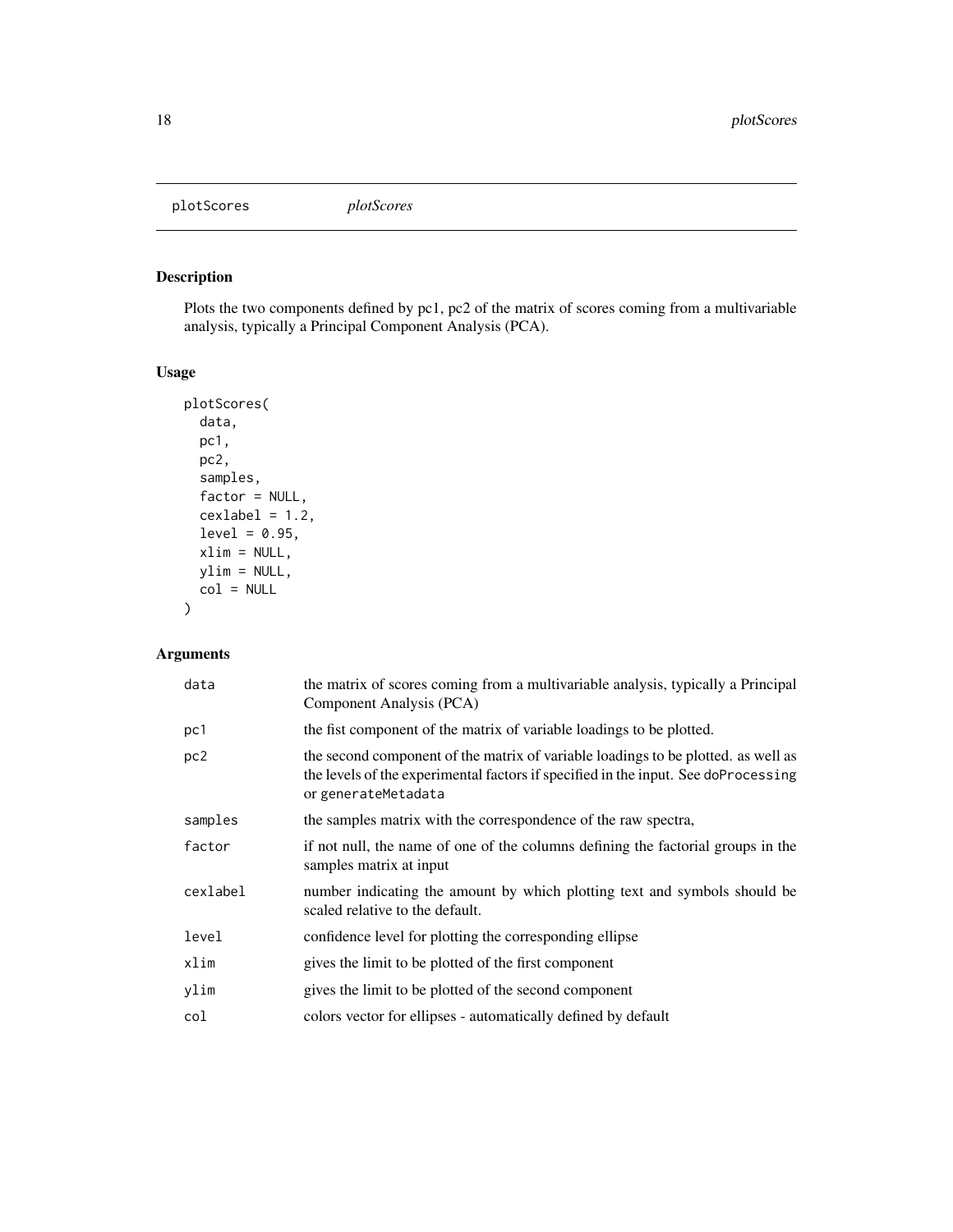<span id="page-18-0"></span>

#### Description

plotSpecMat Plot spectra set, overlaid or stacked; if stacked, plot with or without a perspective effect.

#### Usage

```
plotSpecMat(
  specMat,
 ppm_lim = c(min(specMat$ppm), max(specMat$ppm)),
 K = 0.67,
 pY = 1,
 dppm_max = 0.2 * (max(ppm\_lim) - min(ppm\_lim)),asym = 1,
 beta = \theta,
  cols = NULL
)
```
#### Arguments

| specMat  | a 'specMat' object - Spectra matrix in specMat $\text{Sint}$ (rows = samples, columns =<br>buckets)                                  |
|----------|--------------------------------------------------------------------------------------------------------------------------------------|
| ppm_lim  | ppm range of the plot                                                                                                                |
| К        | Graphical height of the stack $(0 1)$ , (default=0.67)                                                                               |
| pY       | Intensity limit factor (default 1)                                                                                                   |
| dppm_max | Max ppm shift to have a perspective effect                                                                                           |
| asym     | Correction of vertical parallax effect $(-1 \dots 1) -1$ : parallelogram 0: trapeze with<br>maximum asymmetric 1 : symmetric trapeze |
| beta     | Correction of horizontal parallax effect $(0 0.2)$ (defaut 0)                                                                        |
| cols     | Vector of colors (same size that the number of spectra, i.e $dim(s$ pecmat)[1])                                                      |
|          |                                                                                                                                      |

#### Examples

```
data_dir <- system.file("extra", package = "Rnmr1D")
cmdfile <- file.path(data_dir, "NP_macro_cmd.txt")
samplefile <- file.path(data_dir, "Samples.txt")
out <- Rnmr1D::doProcessing(data_dir, cmdfile=cmdfile,
                              samplefile=samplefile, ncpu=2)
# Overlaid plot
plotSpecMat(out$specMat, ppm_lim=c(0.5,9), K=0, pY=0.1)
# Stacked plot with perspective effect
plotSpecMat(out$specMat, ppm_lim=c(-0.1,9),K=0.33)
```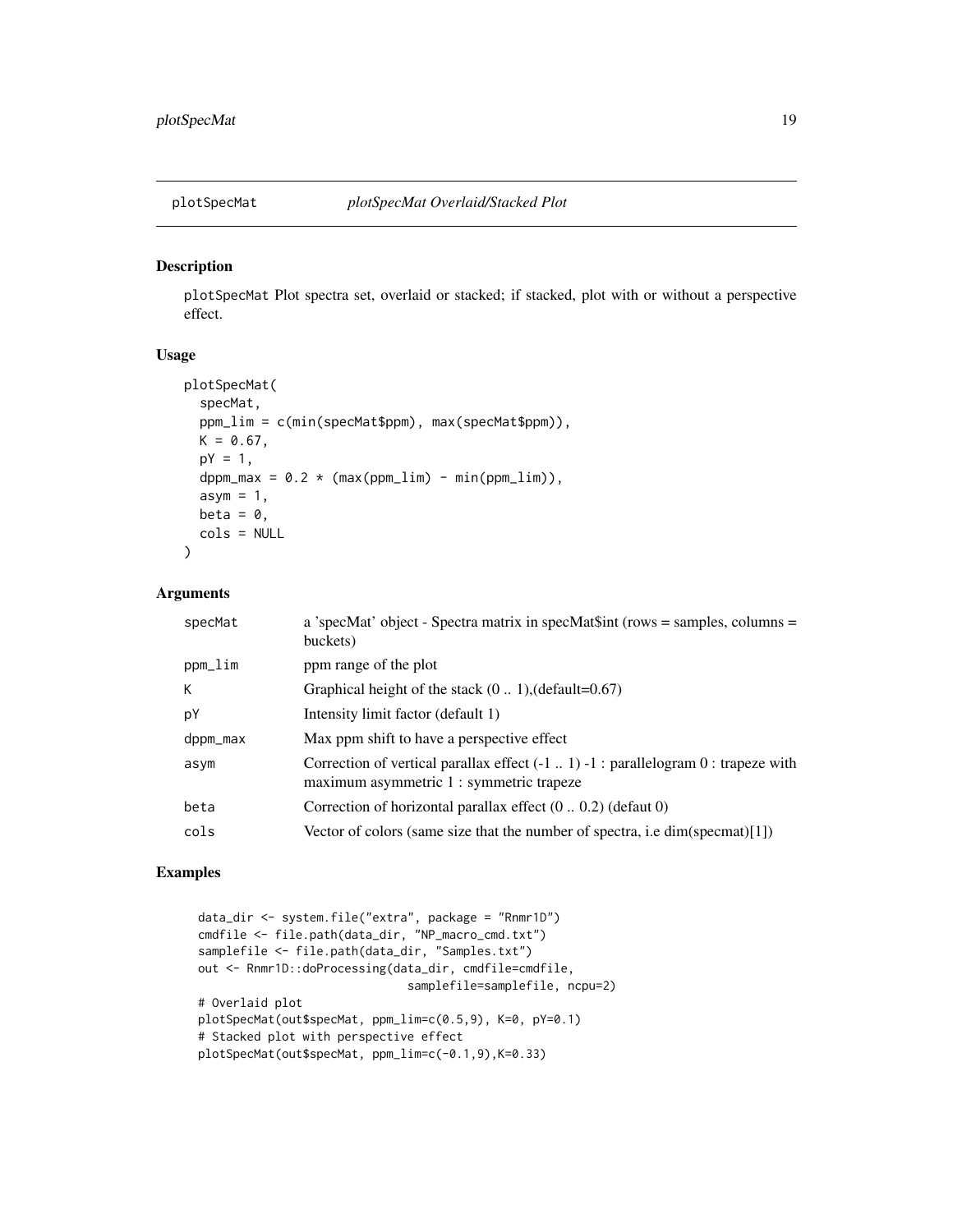```
# Stacked plot with perspective effect with maximum asymmetric
plotSpecMat(out$specMat, ppm_lim=c(0.5,5), K=0.33, asym=0)
cols <- c(rep("red",3), rep("blue",3))
# Stacked plot with colors accordings to group levels
plotSpecMat(out$specMat, ppm_lim=c(0.5,5), K=0.67, dppm_max=0, cols=cols)
```
RWrapperCMD1D *RWrapperCMD1D*

#### Description

RWrapperCMD1D belongs to the low-level functions group - it serves as a wrapper to call internale functions for processing.

#### Usage

RWrapperCMD1D(cmdName, specMat, ...)

#### Arguments

| cmdName | the name of internal function                 |
|---------|-----------------------------------------------|
| specMat | a 'specMat' object                            |
| .       | specific parameters of the requested function |

#### Value

specMat : a 'specMat' object

setLogFile *setLogFile*

#### Description

setLogFile allows to redirect all log messages to a file

#### Usage

setLogFile(con = stdout())

#### Arguments

con a connection object which inherits from class "connection"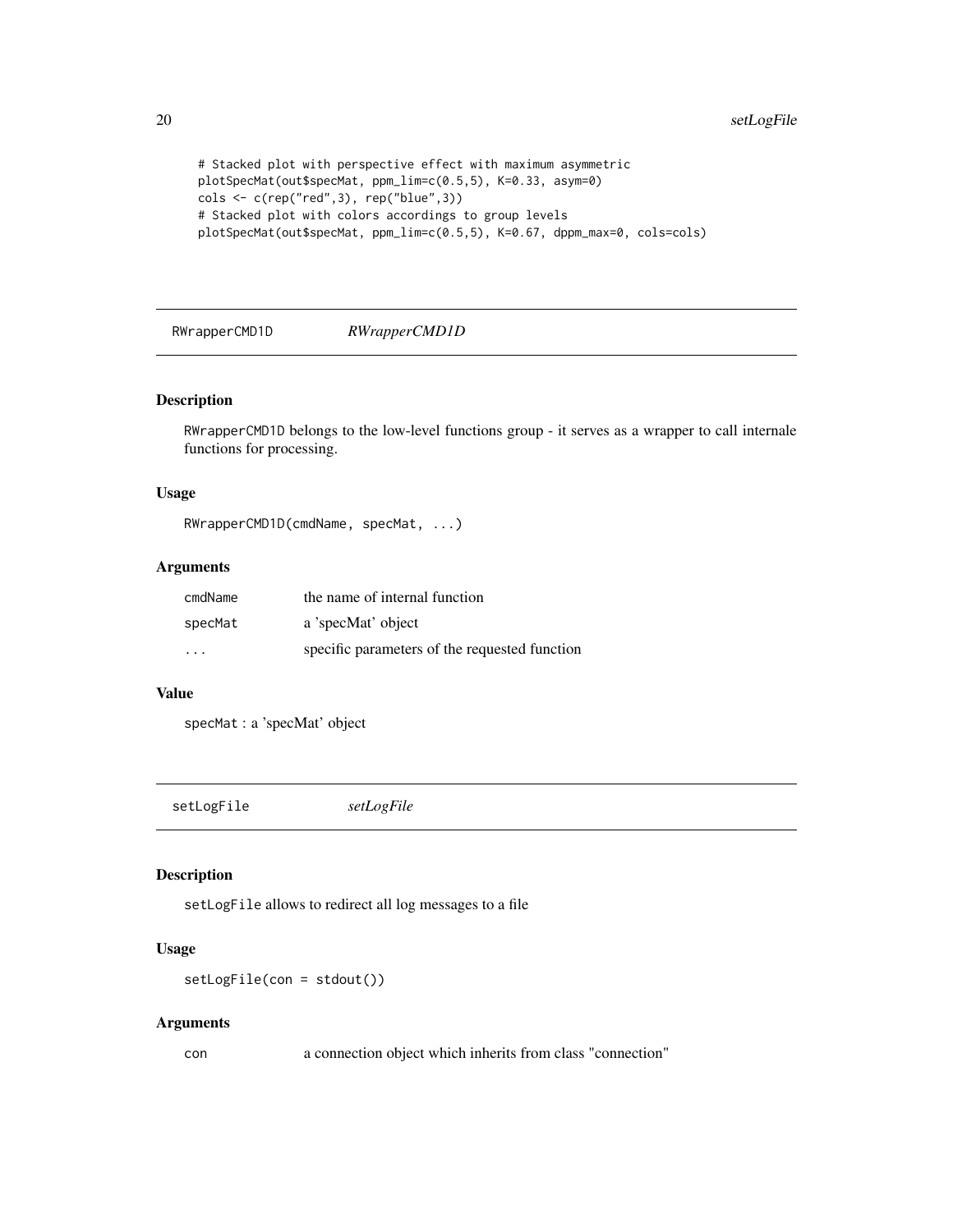#### <span id="page-20-0"></span>setPPMbounds 21

#### Examples

```
# Redirect all log messages to a temporary file
outtmp <- tempfile()
 con <- file(outtmp, "wt", encoding = "UTF-8")
 setLogFile(con)
 data_dir <- system.file("extra", package = "Rnmr1D")
 RAWDIR <- file.path(data_dir, "CD_BBI_16P02")
 CMDFILE <- file.path(data_dir, "NP_macro_cmd.txt")
 SAMPLEFILE <- file.path(data_dir, "Samples.txt")
 out <- Rnmr1D::doProcessing(RAWDIR, cmdfile=CMDFILE, samplefile=SAMPLEFILE, ncpu=6)
 close(con)
 readLines(outtmp)
```
setPPMbounds *setPPMbounds*

#### Description

Set the PPM bounds for proton (1H) and carbon (13C) to consider in the processing step and then to store in the specMat object

#### Usage

```
setPPMbounds(proton = c(-0.5, 11), carbon = c(0, 200))
```
#### Arguments

| proton | Minimal and Maximal ppm value for 1H NMR  |
|--------|-------------------------------------------|
| carbon | Minimal and Maximal ppm value for 13C NMR |

```
Spec1rDoProc Spec1rDoProc
```
#### Description

Spec1rDoProc belongs to the low-level functions group - it processes only one raw spectrum at time.

#### Usage

```
Spec1rDoProc(Input, param = Spec1rProcpar)
```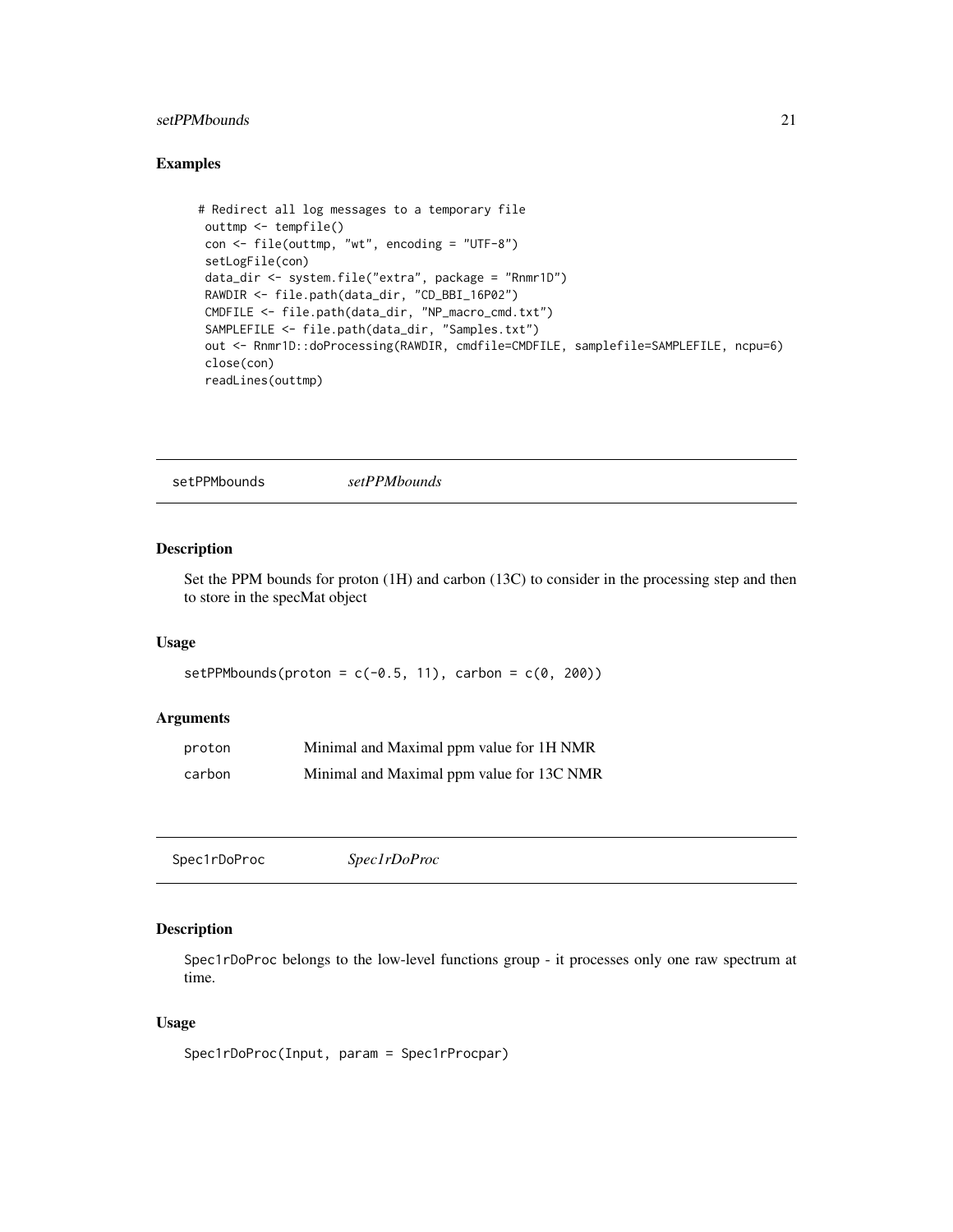#### <span id="page-21-0"></span>Arguments

| Input | Full directory path of the raw spectrum |
|-------|-----------------------------------------|
| param | a Spec1rProcpar list                    |

#### Value

spec object

Spec1rProcpar *Spec1rProcpar*

#### Description

Initialize Parameter Lists by the default ones

#### Usage

Spec1rProcpar

#### Format

An object of class list of length 32.

#### Value

- DEBUG : Debug defaut value = TRUE
- LOGFILE : Messages output file default value = ""
- VENDOR : Instrumental origin of the raw data (bruker, varian, jeol, rs2d) default value = 'bruker'
- READ\_RAW\_ONLY : Read raw file only; do not carry out processing; raw file is depending on INPUT\_SIGNAL - default value = FALSE
- INPUT\_SIGNAL : What type of input signal: 'fid' or '1r' default value = 'fid'
- PDATA\_DIR : subdirectory containing the 1r file (bruker's format only) default value = 'pdata/1'
- LB : Exponantial Line Broadening parameter default value  $= 0.3$
- GB : Gaussian Line Broadening parameter default value = 0
- REMLFREQ : Remove low frequencies by applying a polynomial subtraction method. default order of the model  $= 0$
- REVPPM : Reverse ppm scale default value = FALSE
- BLPHC : Number of points for baseline smoothing during phasing default value = 50
- KSIG : Number of times the noise signal to be considered during phasing default value = 6
- CPMG : Indicate if CPMG sequence default value = FALSE
- ZEROFILLING : Zero Filling - default value = FALSE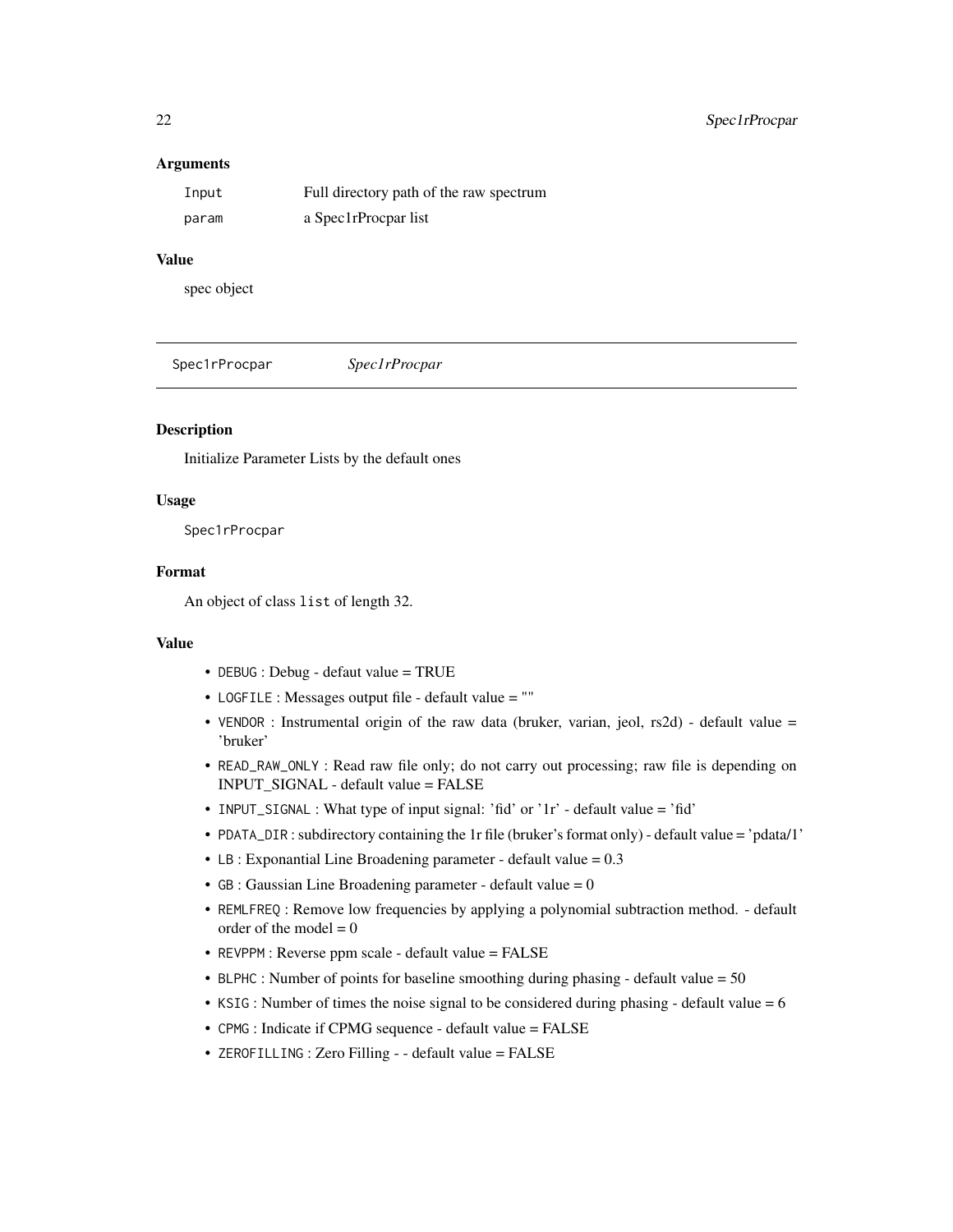#### Spec1rProcpar 23

- ZFFAC : Max factor for Zero Filling default value = 4
- LINEBROADENING : Line Broading default value = TRUE
- TSP : PPM referencing default value = FALSE
- RABOT : Zeroing of Negative Values default value = FALSE
- OPTPHC0 : Zero order phase optimization default value = TRUE
- OPTPHC1 : First order phase optimization default value = FALSE
- OPTCRIT1 : Criterium for phasing optimization (1 for SSpos, 2 for SSneg, 3 for Entropy default value  $= 2$
- JGD\_INNER : JEOL : internal (or external) estimation for Group Delay default value = TRUE